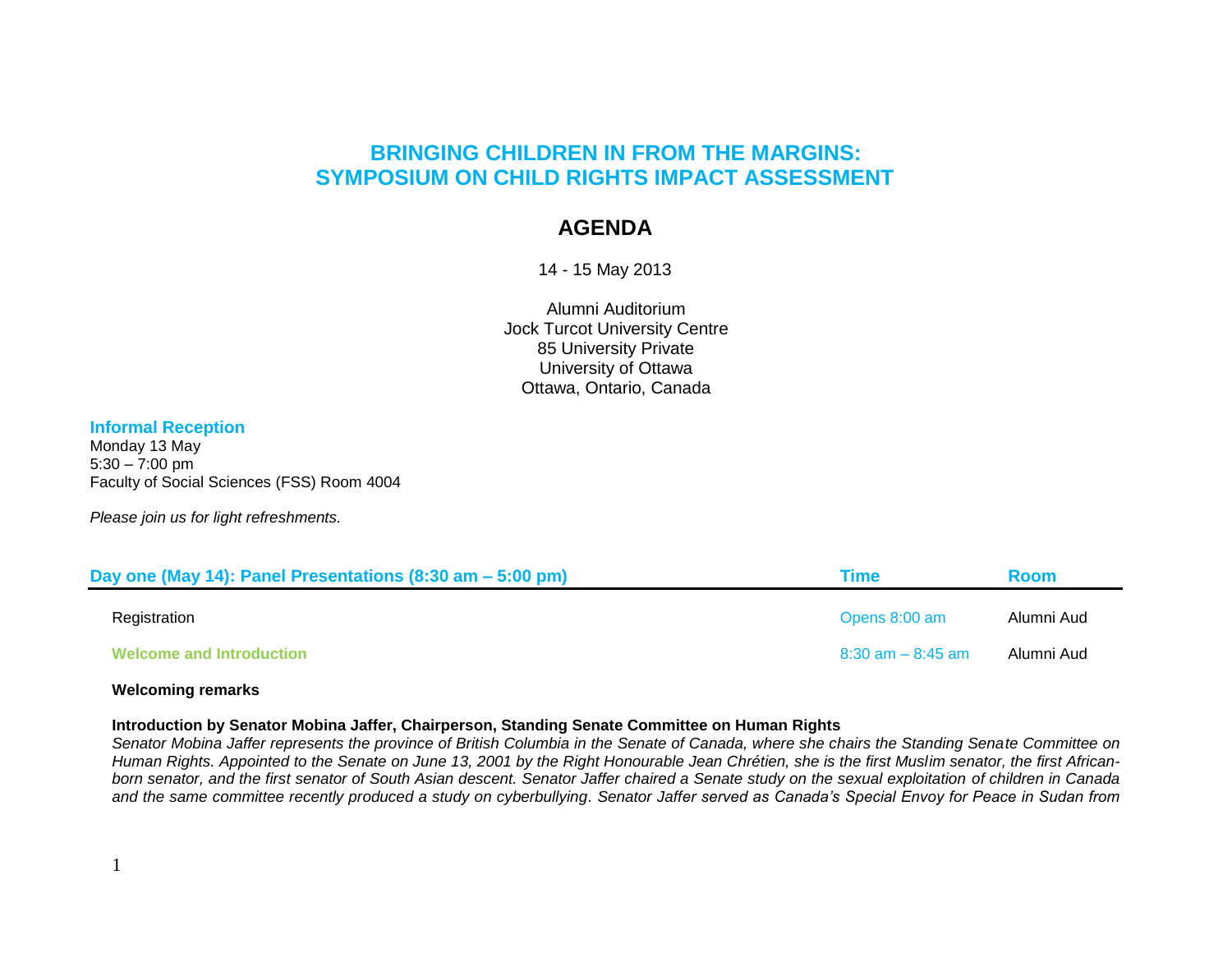*2002 to 2006. From 2002 to 2005, she chaired the Canadian Committee on Women, Peace, and Security. As a grandmother, women"s rights and children"s rights are central to Senator Jaffer"s advocacy. An accomplished lawyer, Senator Jaffer has practiced law at the firm Dohm, Jaffer and Jeraj since 1978. Appointed a Queen"s Counsel in 1998, Senator Jaffer was the first South Asian woman to practice law in Canada and she has a distinguished record of service to the legal profession. The Women"s Executive Network named Senator Jaffer among Canada"s Top 100 Most Powerful Women in 2003, 2004, and 2005. In 2003, she received an Honorary Doctorate from Open Learning University. Senator Jaffer earned a Bachelor of Laws from London University in London, England in 1972. She has also completed the Executive Development program at Simon Fraser University in British Columbia. Born in Uganda, Senator Jaffer speaks six languages and is married with two adult children and one grandson.* 

#### **Keynote Address** 8:45 am – 9:00 am Alumni Aud

#### Rachel Hodgkin, Children"s Rights Advocate

*Rachel Hodgkin is a children"s rights consultant and children"s advocate. She has been active in the field of children"s rights advocacy since 1979, the International Year of the Child, when she helped set up a UK "Children"s Legal Centre" where she worked for 13 years Between 1993 and 1998 she was head of policy at the National Children"s Bureau and clerk to the All Party Parliamentary Group for Children. During this period she also worked with UNICEF and the Council of Europe, and wrote various books and reports, including (with Peter Newell) "Effective Government Structures for Children". Other publications include "Advocacy for Children" for the Royal College of Paediatrics and Child Health (1998), "Child Impact Statements 1997/98 - an experiment in child-proofing UK Parliamentary Bills" (Gulbenkian/NCB 2000) and "Rethinking child imprisonment – a report on young offender institutions" (CRAE 2002). With Peter Newell she is co-author of UNICEF"s "Implementation Handbook for the Convention on the Rights of the Child", now in its fourth edition. Currently she works as an independent expert on children"s rights, most recently for the "Children are unbeatable!" campaign against physical punishment, for the Council of Europe on the rights of children in care and for AFRUCA (Africans Unite Against Child Abuse) on the issue of "witch branding". She is also a guest lecturer on the children"s rights course at the London School of Economics.*

### **PANEL 1: Child Rights Impact Assessment: A tool for advancing children's rights** 9:00 am - 10:30 am Alumni Aud

#### **Child Rights Impact Assessment: The NGO perspective** Lisa Payne, Interim Public Affairs Director UNICEF United Kingdom

This presentation will give a description of how the NGO sector in the UK piloted Child Rights Impact Assessment with the Westminster [UK] Government. Based on that experience, Lisa will take a practical look at "what, why, how, who and when" in relation to undertaking Child Rights Impact Assessment.

*Lisa Payne has worked in child advocacy in the UK for more than 20 years – the majority of those as Head of Policy at the National Children"s Bureau (NCB) in London where she was responsible for overseeing NCB"s Policy Unit (the public affairs team) as well as acting as the organization"s core adviser and strategist on working with Government and Parliament. She was policy adviser on a number of areas including children"s rights, education, skills development, participation, children in care, mental health and youth justice. During that time, she piloted Child*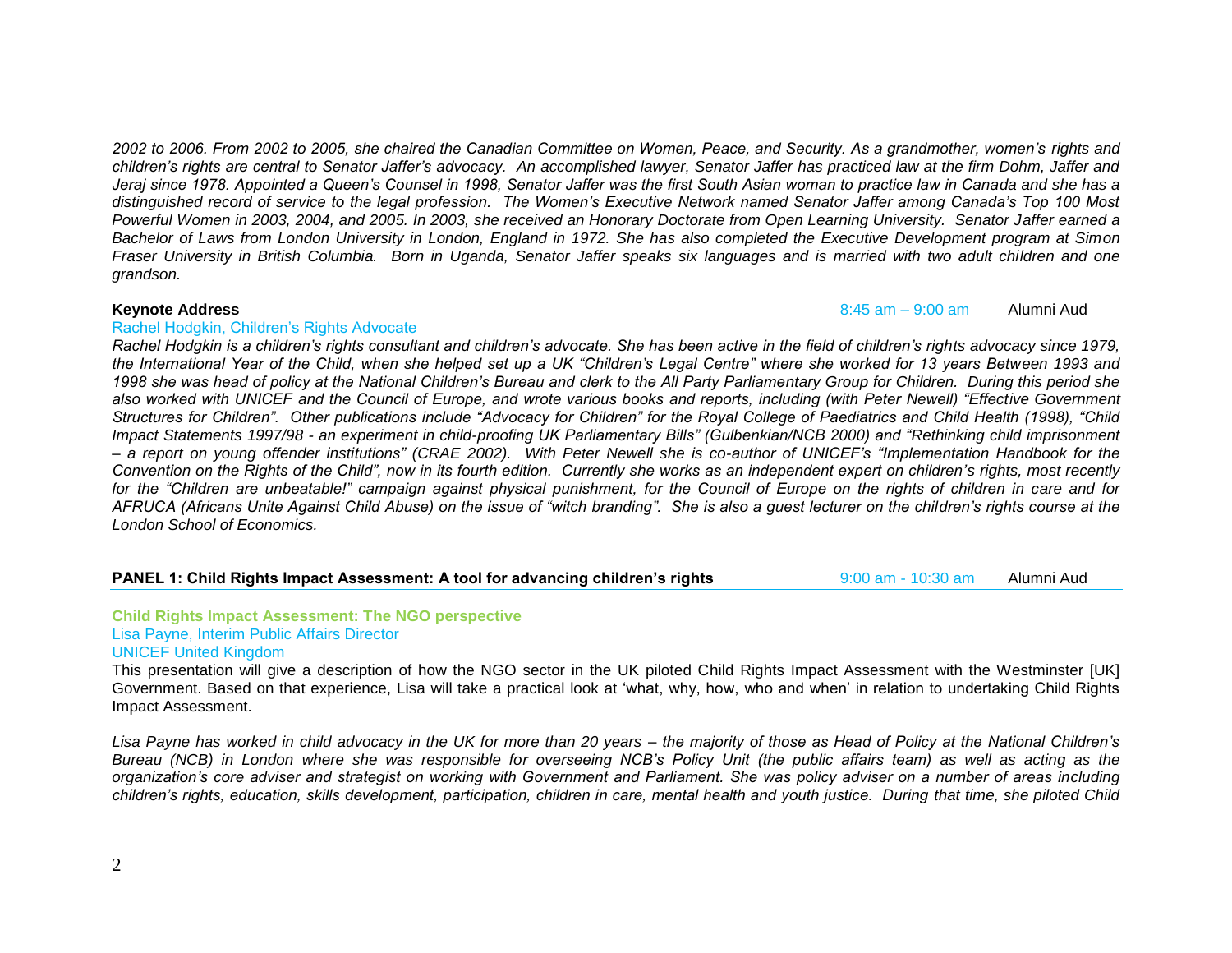*Rights Impact Assessment on behalf of the All Party Parliamentary Group for Children. She also managed a range of policy research projects and managed the Children and Youth Board (CYB), a panel of 25 under-18s who, between April 2005 and March 2011, provided policy advice to Department for Education (DfE) officials and their ministers. Since May 2012, Lisa has been leading on UNICEF UK"s domestic policy and parliamentary work, and is now Interim Public Affairs Director. She is working with the Office of the Children"s Commissioner for England on CRIA, and is supporting the Department for Education as it develops its own model and training programme for CRIA.*

#### **Child Rights Impact Assessment: Issues and challenges** Carmel Corrigan, Independent Researcher

This presentation is based on an exploratory study, *The Development and Implementation of Child Impact Statements in Ireland* (2006). The study included a review of models of Child Rights Impact Assessment employed in various jurisdictions and other forms of policy impact assessment, such as poverty proofing, environmental impact assessment and gender proofing used in Ireland and internationally. A number of key issues in Child Rights Impact Assessment identified by the study, including a focus on the development of tools and templates, and the need for an evidence-base that Child Rights Impact Assessment works in effecting change, will be outlined. Challenges in developing and introducing Child Rights Impact Assessment as a central means of influencing policy, legislation or administration will also be presented, such as the need for sufficient and necessary resources, including expertise and appropriate data on children and their lives, as well as the need to consider who should undertake Child Rights Impact Assessment, at what level and at what stage.

*Carmel Corrigan is a sociologist with extensive experience in the area of children"s rights. She has undertaken an exploratory study on the development of child impact assessment in Ireland. This study also looked at issues of definition, rationale, composition and methodologies used in other jurisdictions (Developing and Implementing Child Impact Statements in Ireland. Dublin: The National Children"s Office. 2006). She has also undertaken a second study on developing a model of child impact assessment for the Irish-born children faced with potential deportation due to the non-national status of their parents (All Our Children: Child Impact Assessment for Irish Children of Migrant Parents. Dublin: The Children"s Rights Alliance. 2006). Other research projects include an evaluation of the impact of the EU Instruments affecting children"s rights and the compilation of Ireland"s joint third and fourth periodic report on the implementation of the UNCRC for examination by the UN Committee on the Rights of the Child. Carmel is currently contracted by the Irish Ombudsman for Children"s Office and is a member of the Board of the Irish Children"s Rights Alliance. She is undertaking her PhD in the School of Social Work and Social Policy, Trinity College Dublin.* 

### **Do Kiwis Love Hobbits More than Children?**

### Nic Mason, Research Opportunities Manager

### Faculty of Education, University of Auckland, New Zealand

New Zealanders love Hobbits - the fictional diminutive human race who inhabit Middle-earth in Tolkien's books. Kiwis are very proud of Peter Jackson, Fran Walsh and Philippa Boyens" achievements for putting their beautiful country on global screens and for winning Oscars. However, this kiwi love affair for fictional small people does not wholly extend to embracing NZ"s very real "small humans". NZ child poverty rates are appalling and the latest UNICEF Innocenti report highlights substantial NZ data gaps: central government was too busy pressing-the-flesh with Hollywood to get the statistics together. This presentation will therefore focus upon advances for NZ children in local government. Child impact assessments (CIAs) were piloted in two large NZ cities: one sought to understand the experiences of children who lived in the inner city; the other wished to diminish the endless amounts of rubbish between convenience stores and schools. These case studies identified constructive points of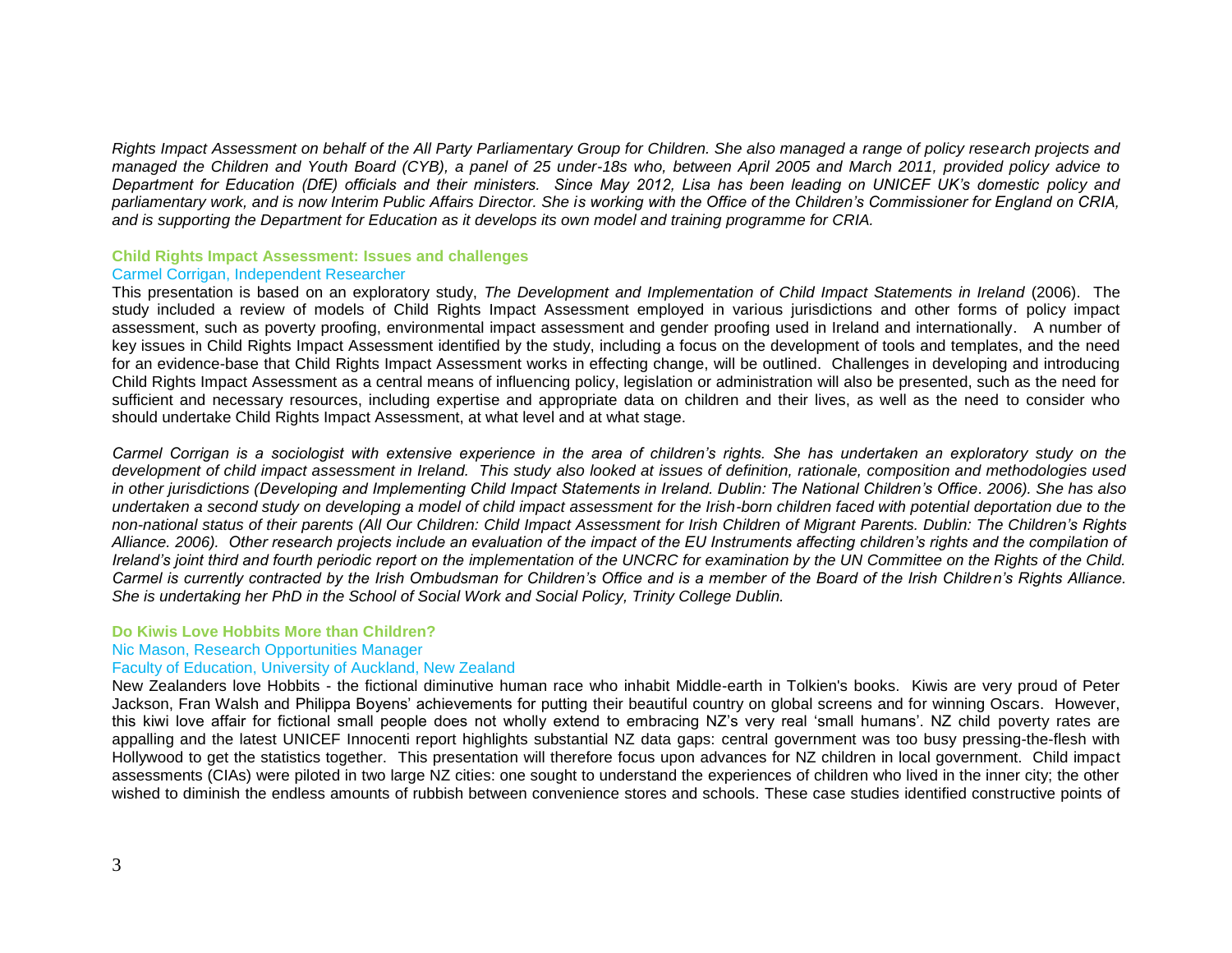learning to effectively progress CIAs in local government. Substantial political reform occurred in 2011 whereby these two cities amalgamated with other cities and districts to form NZ"s largest metro council: the new Auckland Council now delivers a myriad of services for 1.5 million citizens. Sustained calls for the best interests of children to be integrated into local government policy and practice were heard by Auckland Councillors: the collective wisdom (and courage) of 21 local politicians has placed children and young people as Strategic Priority #1. Will this strategic advancement enable hobbits *and* children to win New Zealanders" hearts and minds?

*Nic Mason has undertaken project management roles, and also specializes in qualitative and quantitative analysis and report writing, for a wide variety of audiences. Nic has a varied professional background that includes working in central and local government, with non-government organizations, and as a research consultant. Broadly, this work has had a social justice and development focus that has traversed youth, health, mental health, suicide prevention, human rights, sustainability and wellbeing issues. Her current role as Research Opportunities Manager with the Faculty of Education at the University of Auckland, New Zealand enables her to have aspirational conversations with Faculty colleagues about their research interests and to then convert these ideas into funded research projects – domestically and internationally. With her two gorgeous children, she lives amongst native flora and fauna on the fringe of Auckland – New Zealand"s largest city*.

## **Making Children Visible in Policy Making in Northern Ireland** Goretti Horgan

#### University of Ulster

Equality legislation in Northern Ireland mandates that all policies from public bodies must have an equality impact assessment (EQIA), to ensure that there are no differential impacts on particular groups covered by the legislation. One of the grounds on which discrimination is forbidden is age, so EQIAs should include assessment of the impact of the particular policy on children and young people. At the end of 2011, an EQIA was published of the proposed welfare reforms which were about to come before the Northern Ireland Assembly. The EQIA failed to take any account of the impact of the welfare reforms on children and young people. The NI Commissioner for Children and Young People (NICCY) commissioned a Child Rights Impact Assessment (CRIA) of the proposed legislation. The CRIA showed that children"s rights would be seriously harmed; its publication proved controversial, with the Minister who was introducing the legislation saying it was inaccurate and partisan (although he was unable to point to any inaccuracies, apart from challenging estimates based on his own Department"s statistics). The CRIA led to political debate in the region having to take account of what the welfare reforms will mean for children and some concessions have already been made to the legislation as a result of making visible the impact of this policy on children.

*Goretti Horgan is a lecturer in Social Policy in the School of Criminology, Politics and Social Policy of the University of Ulster. A former community worker who studied part-time to become a researcher, she specializes in poverty and children"s rights issues. Before joining the University, she was a Senior Research Officer with the National Children"s Bureau, and then Save the Children. Her interest in child poverty led to an exploration of welfare to work policies and their impact on family poverty. Goretti moved to the University in 2003 where she lectures and is a member of the Institute for Research in Social Sciences and Deputy Director of Policy with ARK (www.ark.ac.uk). She researches and writes about child poverty and children"s rights generally; welfare to work and the interaction of poverty and Northern Ireland"s legacy of conflict, as well as women"s rights. She was Chair of the Northern Ireland Anti Poverty Network 2005 – 09 and remains a member of NIAPN"s Board of Directors.*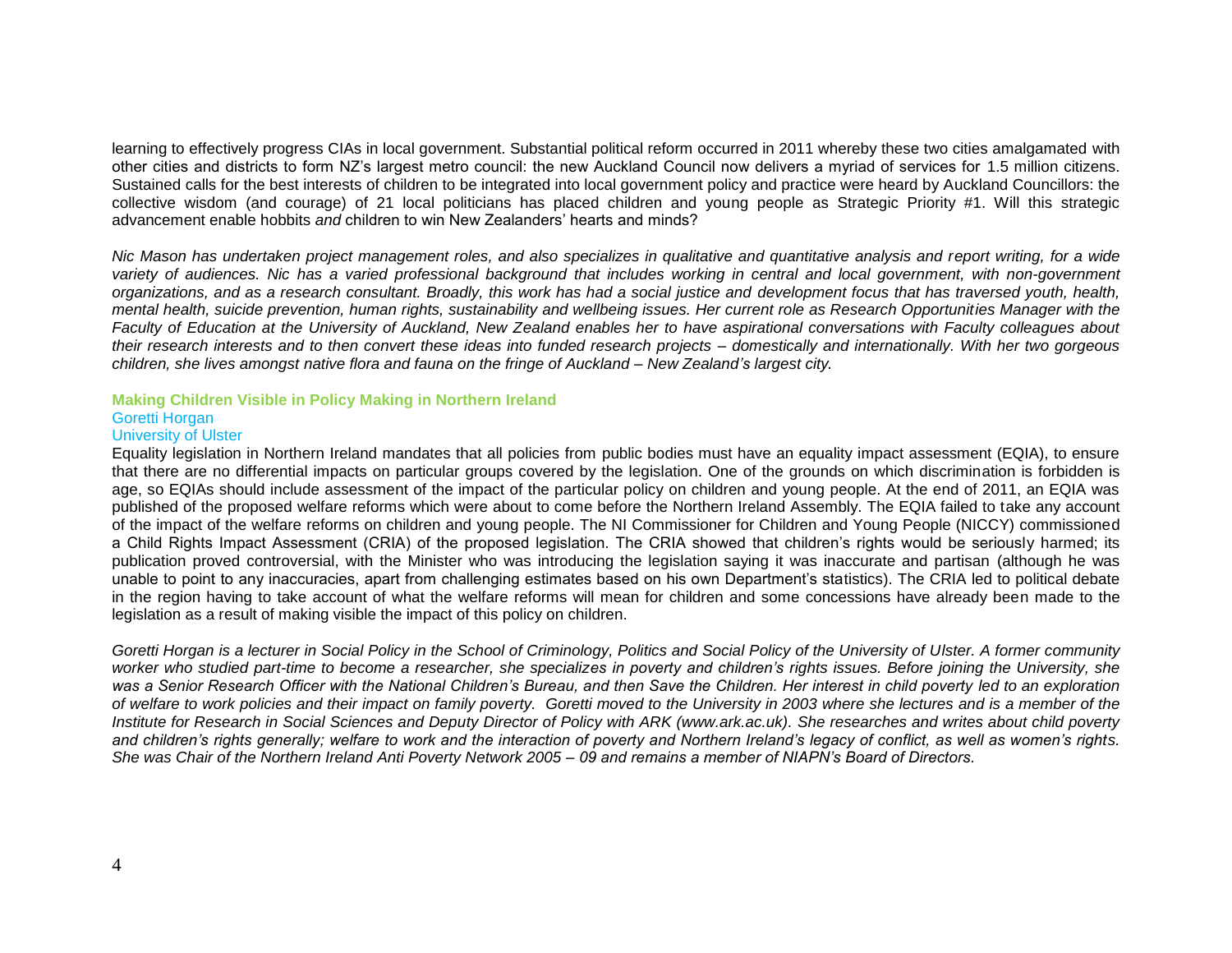## **PANEL 2: Impact Assessments in Canada: Lessons and congruencies** 11:00 am – 12:30 pm Alumni Aud

#### **Lessons Learned from Privacy Impact Assessments** Lara McGuire Ives, Manager, Privacy Impact Assessment Review Office of the Privacy Commissioner of Canada

Privacy Impact Assessments (PIAs) have been a formal policy requirement for Canadian federal government institutions since 2002. Since then, the Office of the Privacy Commissioner of Canada (OPC) has evaluated over 700 PIAs, making recommendations to federal institutions on how to align their practices with legal and policy requirements to ensure the privacy rights of Canadian citizens are protected during program design and implementation. This presentation will provide an overview of PIA requirements for Canadian federal government institutions, outline the role of the OPC, and discuss some of the strengths and weaknesses associated with the current system, offering insights for Child Rights Impact Assessment.

Lara McGuire Ives is Manager, Privacy Impact Assessment Review in the Audit and Review Branch of the Office of the Privacy Commissioner of *Canada (OPC), where she has worked since 2007. She is responsible for evaluating government programs and initiatives for compliance with privacy-related legislation and policy and providing guidance to institutions on how to build privacy requirements into their practices. In addition, Lara oversees the OPC"s external affairs relating to PIAs, coordinating educational sessions and resources for federal institutions. Prior to joining the OPC, Lara worked with the Nova Scotia Barristers" Society in the areas of professional responsibility and legal ethics and with the federal Office of the Minister of Canadian Heritage. A native of Prince Edward Island, Lara holds an LL.B. from the University of Ottawa and a B.A. in Political Science from Saint Mary"s University.* 

#### **Lessons from Gender Equality Impact Assessment** Rieky Stuart

# Gender at Work

Gender impact assessment has a long history in the "family" of policy and regulatory impact assessment, in Canada and abroad. Like Child Rights Impact Assessment, an aim is to ensure a balance of interests in the decision-making process. Rieky Stuart will discuss what Child Rights Impact Assessment can learn from gender impact assessment.

*Rieky Stuart is a consultant in international development, and promotes gender equality through evaluations, strategies and programmes. She has worked and lived in Africa, Asia and Canada as a teacher, development programmer, consultant and manager. She was Executive Director of Oxfam Canada from 1999 to 2005. She previously served as Deputy Director for the Canadian Council for International Cooperation, and also*  taught at St. Francis Xavier University's Coady International Institute. She is currently a senior associate of Gender at Work and has participated *in numerous voluntary sector boards.* 

#### **Break** 10:30 am – 11:00 am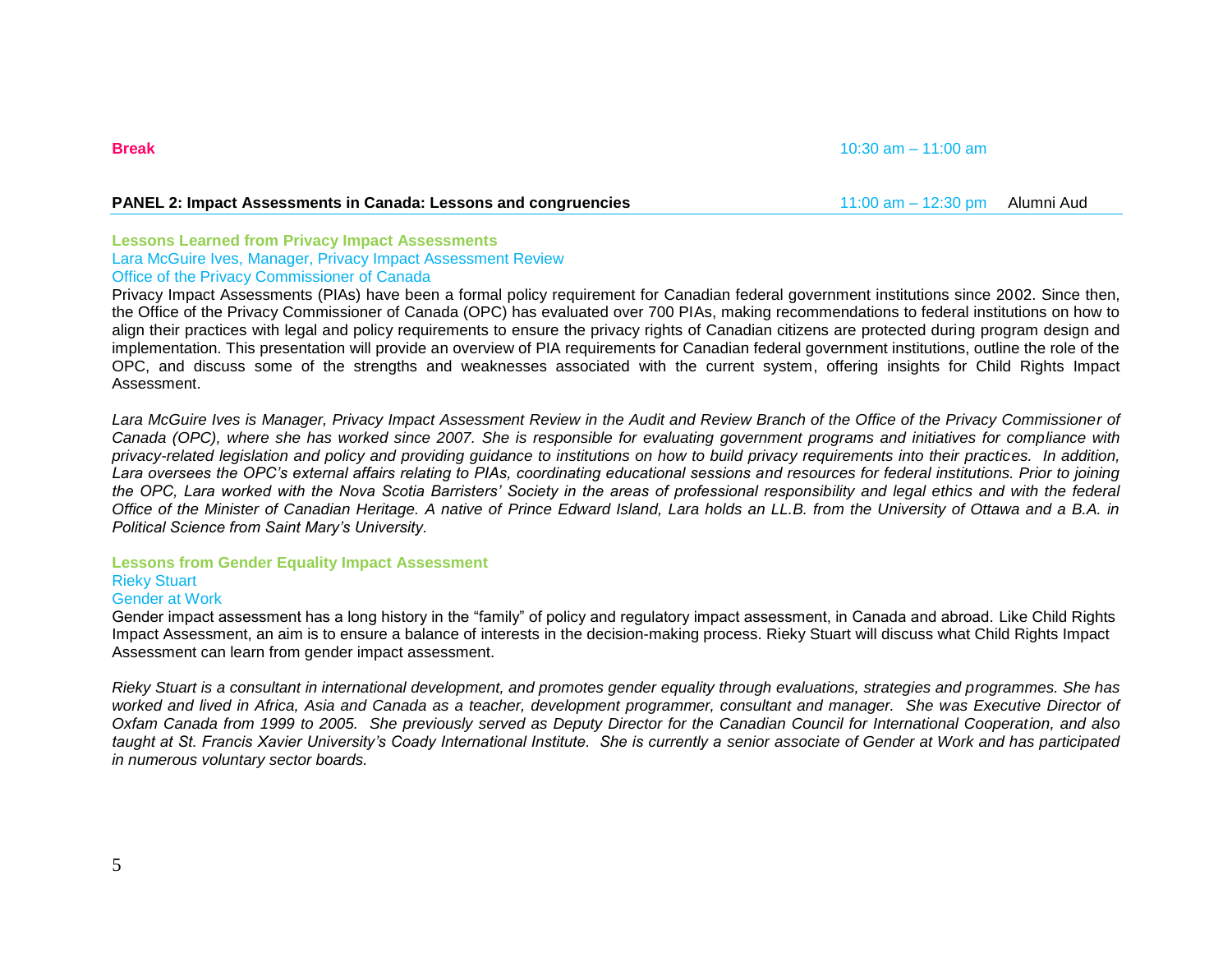## **Looking at the use of Indicators in the Fight against Poverty**

Vincent Greason, Coordonnateur

#### Table ronde des OVEP de l"Outaouais (TROVEPO)

In 2002, the Québec Government became the first jurisdiction in Canada to adopt a Law to Fight Poverty and Social exclusion. After 10 years, conclusions can be drawn as to how this law has impacted upon poor people in Québec. Indeed the Québec Government had already drawn its own conclusions: *Le Québec Progresse* is the name of a flyer distributed to all Québec welfare recipients in 2008. In claiming that progress is being made, the Government is relying upon its indicator-based approach to measuring poverty and the indicators are signifying that progress is being made. However the experience of poor people tells another story. Stories are one form of truth; indicators are another. When indicators are used to define what is real and public policy is formulated primarily to meet indicator-based targets, everyone loses. While the indicator-based approach to fighting poverty may have some use, poverty is ultimately not a phenomenon to be studied and measured. It is a political injustice to be remedied. These lessons in the use of indicators will offer CRIA practitioners insights in the use and misuse of indicators.

*Since 2001, Vincent Greason has worked at the Table ronde des organismes volontaires d"éducation populaire de l"Outaouais (TROVEPO), a regional coalition of popular education groups in Western Québec. From 1993 until 2001, he worked at the TROVEPO"s provincial movement where he was coordinator. He is also on the Executive Council of the "Ligue des droits et liberté"s. Mandated by the Ligue, he represented Québec"s NGOs during Canada"s periodic review under the International Convention on Economic, Social and Cultural Rights (2006) and during Canada"s first review under the Universal Periodic Review process (2009). In 2010-11, Vincent was the holder of the Law Foundation of Ontario"s "Community Leadership in Justice" Fellowship and was a guest researcher at the University of Ottawa"s Human Rights Education and Research Centre. In 2009-10, as a Fellow of the Carold Institute, he spent a "sabbatical" year researching and writing on the state of Québec"s community movement. In a previous life, he was active in the field of trade union popular education, working at the Metro Labour Education Centre, a project of the Toronto Labour Council. From 1985-87, he worked at the Canadian office of the South African Congress of Trade Unions (SACTU) where he was involved in the anti-apartheid struggle.*

#### **[Presentation description to come]** Margo Greenwood, Academic Leader National Collaborating Centre for Aboriginal Health

*Dr. Margo Greenwood is an Indigenous scholar of Cree ancestry with more than 25 years' experience focused on the health and well-being of Indigenous children and families. Margo is an Associate Professor in both the First Nations Studies and Education programs at the University of Northern British Columbia. Her current research interests include social determinants of health with particular emphasis on colonization and children's rights; children's cultural identity formation and the exploration and articulation of Indigenous epistemologies and ontologies. She has worked as a front line caregiver of early childhood services, designed early childhood curriculum, programs, and evaluations, and taught early childhood education courses at both the college and university levels. Margo received the Queen's Jubilee medal in 2002 and was recognized in 2010 as the 'Academic of the Year' by the Confederation of University Faculty Associations of BC. Most recently she was honoured with the [National Aboriginal Achievement Award](http://www.nccah-ccnsa.ca/341/Dr__Margo_Greenwood_honoured_with_National_Aboriginal_Achievement_Award.nccah) for Education in 2011. As a mother of three, she is personally committed to the continued well-being of children and youth in Canada.*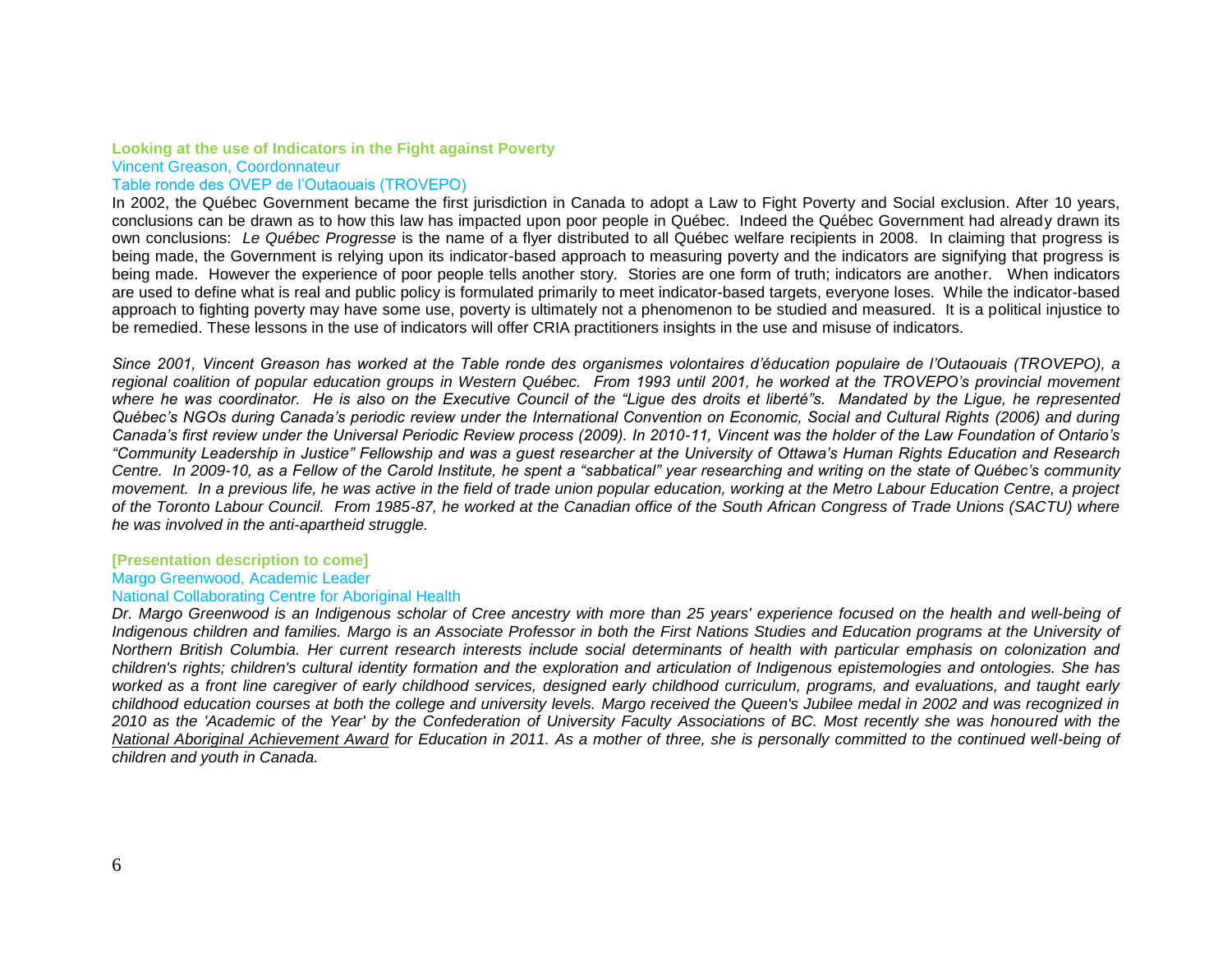## **PANEL 3: Child Rights Impact Assessment: A growing global practice 1:30 pm – 3:00 pm – 3:00 pm – Alumni Aud Panel Aud Panel Aud Panel Aud Panel Aud Panel Aud Panel Aud Panel Aud Panel Aud Panel Aud Panel Aud Panel Aud Pan**

#### **Child Rights Impact Assessment in Wales** Martin Swain, Deputy Director, Children, Young People & Families Welsh Government

The Welsh Government is clear in its continued commitment to improving the lives of children and young people in Wales. The introduction of the Rights of Children and Young Persons (Wales) Measure 2011 was a demonstration of this commitment and we are determined that it will have a positive impact on children, young people and their families. The Measure embeds consideration of the UNCRC, and the Optional Protocols, into Welsh law. The Child Rights Impact Assessment (CRIA) developed by the Welsh Government is a six step approach which acts as a tool for officials when developing or reviewing policy and/or legislation. External stakeholders with expertise in the UNCRC and children and young people"s issues have helped develop the tool as part of our consultation process. In developing a Children"s Rights Impact Assessment we felt it was vital that it was a model that was workable and easy to understand. All the training in place will introduce the CRIA as an essential tool to support staff in considering and having due regard to the UNCRC when developing or reviewing policy and or legislation.

*Martin was educated in Chepstow in Wales and went on to study at the University of Wales and the University of Glamorgan, both in Wales. Martin has a Higher National Certificate in Business, a Post Graduate Diploma in Business Administration and a Masters in Business Administration (focussing on innovation and organisational change theory). Martin also holds a Post Graduate qualification in teaching and has lectured (part time) in Further Education on Organizational Development, Strategic Marketing, Complexity and Change Management. Martin has worked in central government for nearly 21 years following a short spell in private industry. He has worked in various departments including Industrial Development, Inward Investment Policy and Inward Investment Promotion, Education, Public Health, Culture, Sport and Children and Families. He was also one of the Project Managers who worked on the new Welsh Senedd (Assembly) building project. Martin is currently Deputy Director for Children, Young People and Families. Delivering programmes with an annual budget of over £100 million, Martin is also responsible for policy in relation to children's rights and participation, advocacy, family support, childcare, play and key policy and programmes in the early years.*

### **A Short History of Child Right Impact Assessments in Scotland** Tam Baillie, Scotland"s Commissioner for Children and Young People Scotland Commission for Children and Young People

The Commissioner will provide a short history of the approach to Child Rights Impact Assessments (CRIA) in Scotland. It will cover the development and production of the publication *Children"s Rights Impact Assessment: The SCCYP model, 2006*; an outline of the uptake in the model following publication; the interaction with statutory duties under the Equality Act 2010; and the recent re-emergence of interest and activity around CRIA. The presentation will include some examples of where the CRIA has been used, illustrating potential areas for development.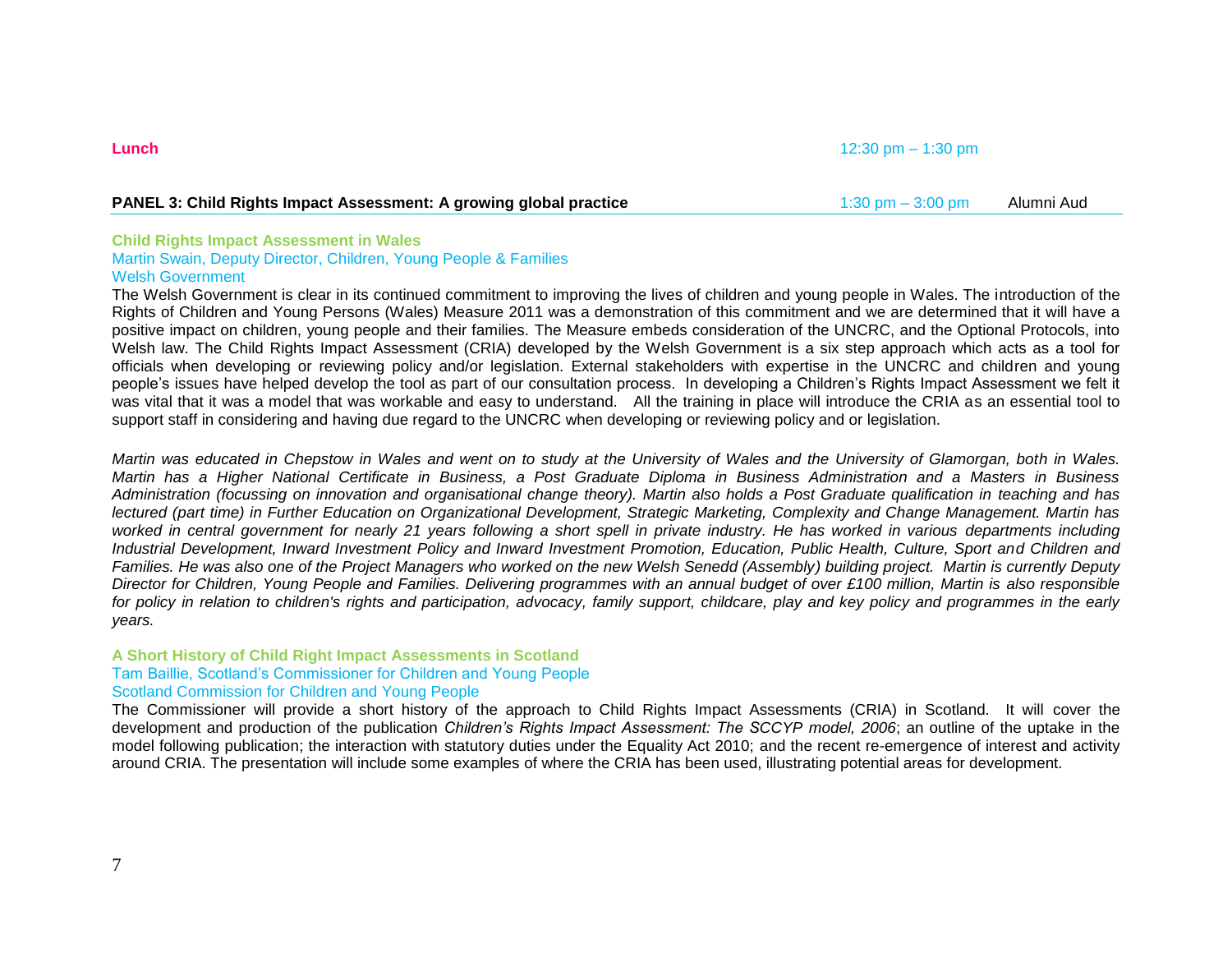*Tam Baillie has worked as a manager and practitioner with children and young people for 30 years, primarily with young offenders; young people in and leaving care; and young homeless people. Tam has worked in Scotland and England and in both the statutory and voluntary sectors. He worked as the Director of Policy for Barnardo"s Scotland from 2003 and worked extensively on children"s policy and rights issues. In May 2009, Tam took up the post of Scotland"s Commissioner for Children and Young People. As the Commissioner, Tam"s remit is: to have regard to the United Nations Convention on the Rights of the Child; to encourage the involvement of children and young people in the work of the Commissioner; and to promote and safeguard the rights of children and young people in Scotland. These rights are set out in the UN Convention on the Rights of the Child, which the UK Government signed up to in 1991.*

#### **The Child and Youth Impact Report in Flanders (Belgium)** Dr. Ellen Desmet

#### Human Rights Centre, Ghent University / Law and Development Research Group, University of Antwerp

In Flanders (Belgium), a child and youth impact report (JoKER) must accompany all legislative proposals based on an initiative of the Flemish Government, that have a direct impact on the interests of persons under the age of 25. An in-depth evaluation of this impact assessment instrument was carried out by the Children"s Rights Knowledge Centre (KeKi). Based on multiple data collection techniques (including an electronic survey and focus group discussions), JoKER was critically evaluated as to its scope, quality, process, support and control, effectiveness and impact. The evaluation required maintaining a balance between various perspectives and tensions. A major challenge concerns the tension between mainstreaming JoKER in the more general regulatory impact assessment (RIA), on the one hand, and preserving the specificity of a youth and children"s rights perspective, on the other.

*Ellen Desmet is a post-doctoral researcher at the Human Rights Centre of Ghent University and the Law and Development Research Group of the University of Antwerp (Belgium). Before, she was a senior research and policy staff member at the interdisciplinary Children"s Rights Knowledge Centre (KeKi), and she taught anthropology of law at the KU Leuven. She complemented her law studies with a master in Cultures and Development Studies (KU Leuven) and a master in Development Cooperation (UGent), and holds a PhD in Law from the KU Leuven. Her research interests are situated in the areas of human rights, children"s rights, indigenous peoples" rights, legal anthropology and research methodology. Publications include: "Indigenous Rights Entwined with Nature Conservation" (2011, Intersentia); "Implementing the Convention on the Rights of the Child for "youth": who and how?" in the International Journal of Children"s Rights (2012); and "European and International Policy Agendas on Children, Youth and Children"s Rights. Comparison and Possible Synergies" (Kenniscentrum Kinderrechten, 2010).*

| <b>Break</b>                                                                      | $3:00 \text{ pm} - 3:30 \text{ pm}$ |            |
|-----------------------------------------------------------------------------------|-------------------------------------|------------|
| PANEL 4: Child Rights Impact Assessment in Canada: Opportunities and entry points | $3:30 \text{ pm} - 5:00 \text{ pm}$ | Alumni Aud |

**Child Rights Impact Assessment in New Brunswick: A new experience** Hubert Cormier, Senior Policy Analyst Executive Council Office, Province of New Brunswick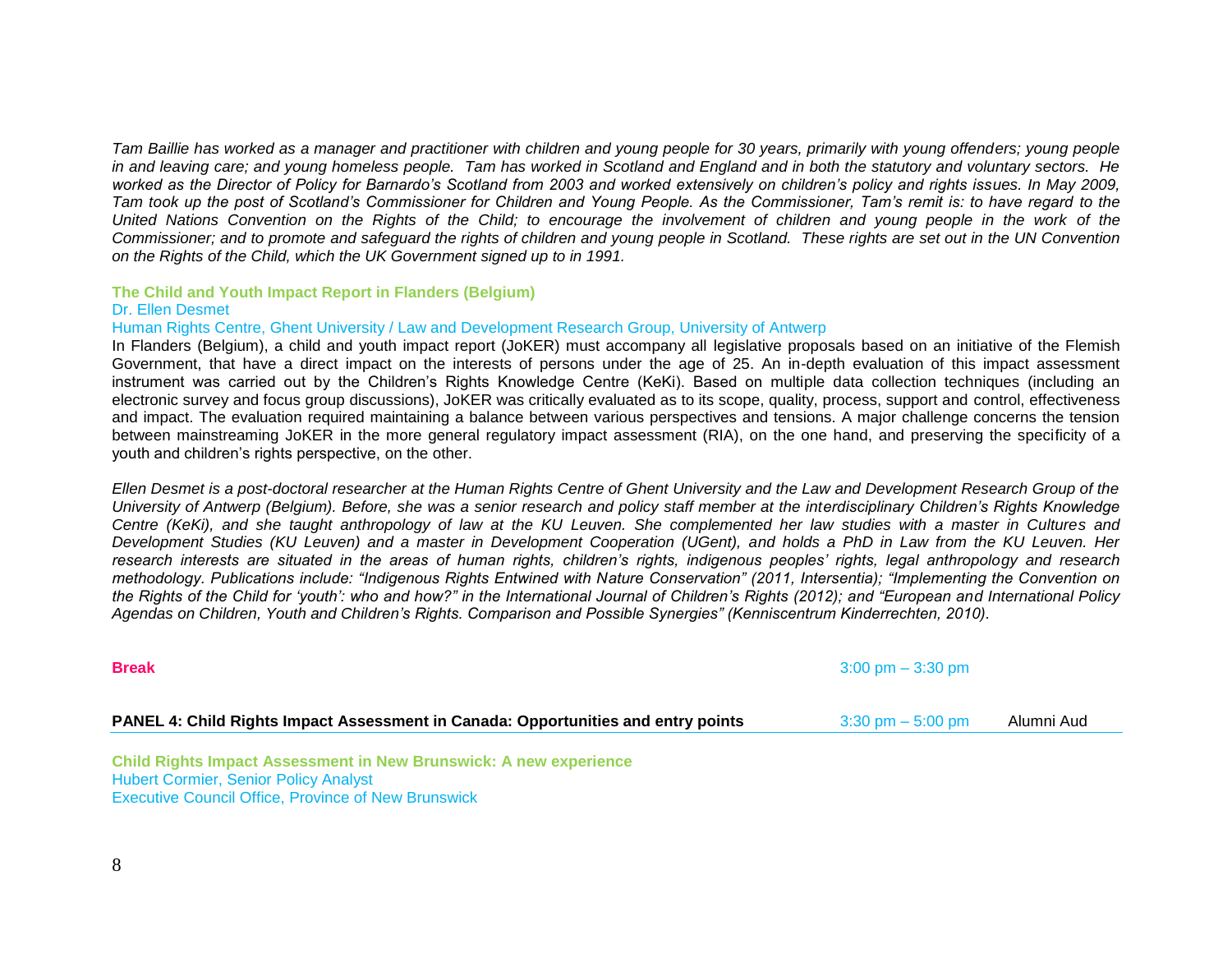The presentation will focus on the recent implementation of the Child Rights Impact Assessment (CRIA) methodology in the decision making process for the Province of New Brunswick. CRIA evaluations are now done through a two-part assessment tool implemented in February 2013. This assessment is now applied to all proposals related to new or amended government policies and legislative proposals for consideration by the Executive Council. The presenter will share insights on the challenges and successes of the experience as well as the ongoing partnership with the Office of the Child and Youth Advocate, UNICEF Canada and the Université de Moncton.

*Hubert Cormier is a Senior Policy Analyst with the Executive Council Office of the Province of New Brunswick. In this capacity he provides advice and direction to a number of social policy oriented departments in the preparation of proposals for consideration by the Policy and Priorities Committee of Cabinet. He is also involved in the direct or indirect coordination of a number of horizontal projects such as the Integrated Services Delivery Model, Learning Agenda and Child Rights Impact Assessment. Hubert holds a Bachelors of Social Sciences from the University of Ottawa and a Masters in Public Administration from the Université de Moncton. In his off time he enjoys cheering for his son at the soccer fields and is an avid kayaker.* 

#### **A Child Friendly Lens: Growing pains** Shelley Kwong, Child Friendly Coordinator The City of Edmonton

Shelley Kwong of Child Friendly Edmonton will present on the existing child friendly lens and how it was brought into The City of Edmonton"s policy framework in 2005. We will share how it has migrated into different tools since then along with the other child-friendly governance conditions needed to make this work, such as creating a city council committee – Youth Council, having a Child Friendly coordinator, having a regular state of children report, and our newest link to Kids at Hope (building a culture of hope.)

*Shelley Kwong is the Child Friendly Coordinator and has been with the City of Edmonton for over 25 years. She has experience in community recreation, aquatics, dry land and everything in-between. She currently sits on the City of Edmonton Kids At Hope Implementation Committee as well as the Alberta Recreation Parks Association, Child and Youth Committee.* 

| Day two (May 15): Concurrent Workshops (9:00 am – 3:00 pm) | Time                  | <b>Room</b> |
|------------------------------------------------------------|-----------------------|-------------|
| Registration                                               | Opens 8:30 am         | Alumni Aud  |
| <b>Welcome and Introduction</b>                            | $9:00$ am $-9:30$ am  | Alumni Aud  |
| <b>WORKSHOP SERIES A (concurrent breakout workshops)</b>   | $9:30$ am $-10:30$ am |             |
|                                                            |                       |             |

#### **A.1 Just ASK: Simple to sublime** Alumni Audio Alumni Audio Alumni Audio Alumni Audio Alumni Audio Alumni Audio A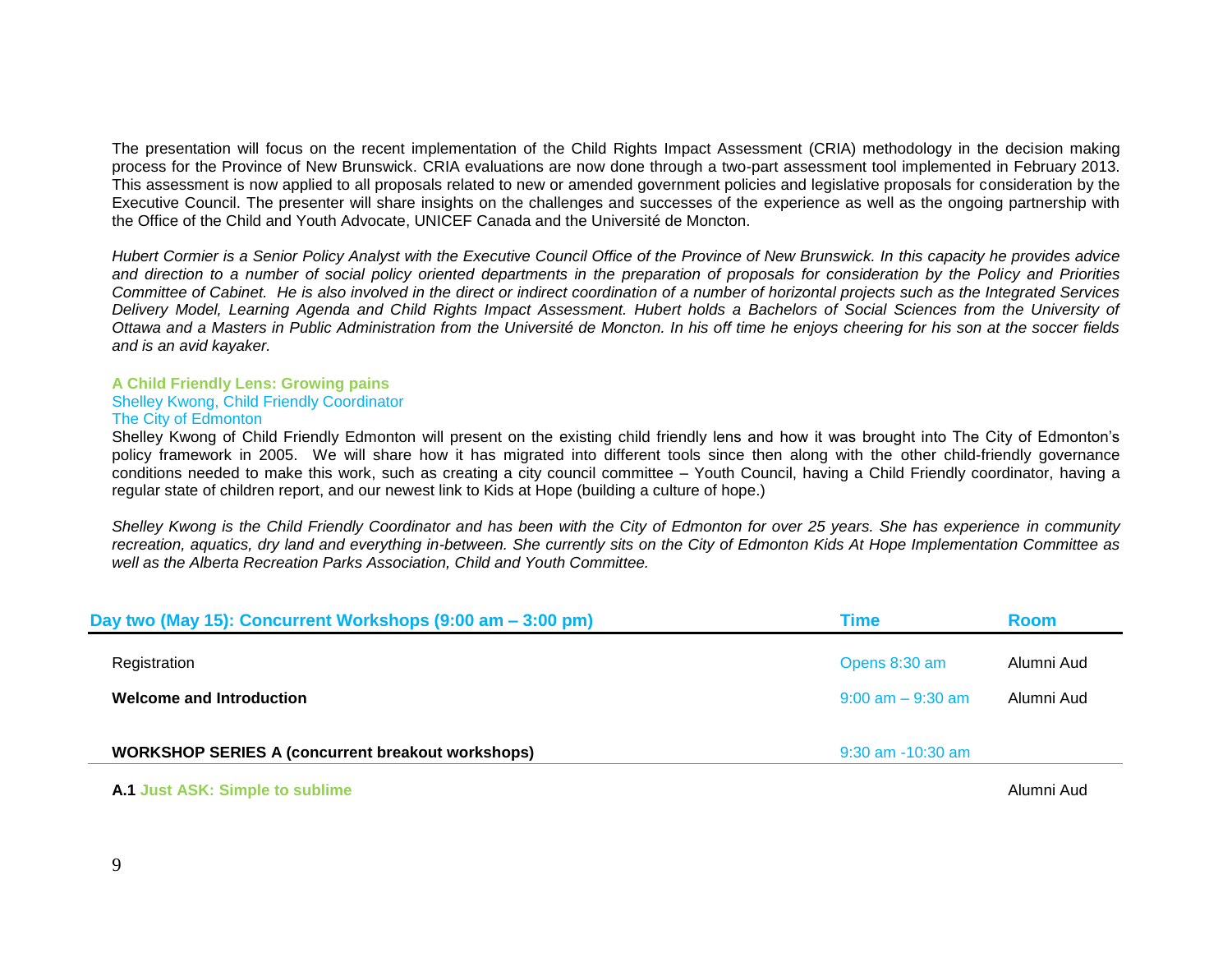#### Stoney McCart, Executive Director, The Students Commission of Canada, Centre of Excellence for Youth Engagement Maddy Ross, Youth Co-presenter

When is child engagement rocket science and when is it not? We"ll take a look at a range of child consultation models: simple, complex, one-off and sustained, in a variety of settings ranging from correctional institutions to open fields. Where"s the science, where"s the art, and where"s the plain old just being you? We"ll talk about costs and return on investment. We"ll look at a blend of theory, evidence, and practical tips. Young people who have been involved in some of the models will co-present.

*Stoney McCart is co-founder and Executive Director of the Students Commission of Canada; a national youth-serving charity that focuses on*  supporting young people in putting their ideas into action. In 2000, the Students Commission was named lead to the Centre of Excellence of *Excellence for Youth Engagement, a national consortium of youth, academics and youth-serving organizations that focuses on evaluating, researching and sharing the story on best practices for youth engagement. Stoney has over 30 years of experience working with and listening to young people.*

#### **A.2 Rights to Action** FSS 6032

### Martin Swain, Deputy Director, Children, Young People & Families Welsh Government

The Welsh Government is clear in its continued commitment to improving the lives of children and young people in Wales. The introduction of the Rights of Children and Young Persons (Wales) Measure 2011 was a demonstration of this commitment and we are determined that it will have a positive impact on children, young people and their families. The Measure embeds consideration of the UNCRC, and the Optional Protocols, into Welsh law. This workshop will offer a practical application of our consideration of the UNCRC and Child Rights Impact Assessment using 'real' world examples of application: Organ Donation; and Flying Start, a programme for all 0 - 3 year olds in Wales.

*Martin was educated in Chepstow in Wales and went on to study at the University of Wales and the University of Glamorgan, both in Wales. Martin has a Higher National Certificate in Business, a Post Graduate Diploma in Business Administration and a Masters in Business Administration (focussing on innovation and organisational change theory). Martin also holds a Post Graduate qualification in teaching and has lectured (part time) in Further Education on Organisational Development, Strategic Marketing, Complexity and Change Management. Martin has worked in central government for nearly 21 years following a short spell in private industry. He has worked in various departments including Industrial Development, Inward Investment Policy and Inward Investment Promotion, Education, Public Health, Culture, Sport and Children and Families. He was also one of the Project Managers who worked on the new Welsh Senedd (Assembly) building project. Martin is currently Deputy Director for Children, Young People and Families. Delivering programmes with an annual budget of over £100 million, Martin is also responsible*  for policy in relation to children's rights and participation, advocacy, family support, childcare, play and key policy and programmes in the early *years.*

**A.3 Child Rights Impact Assessment and the Impact of Business on Child Rights** FSS 14001 Subajini Jayasekaran Corporate Social Responsibility Specialist, UNICEF Headquarters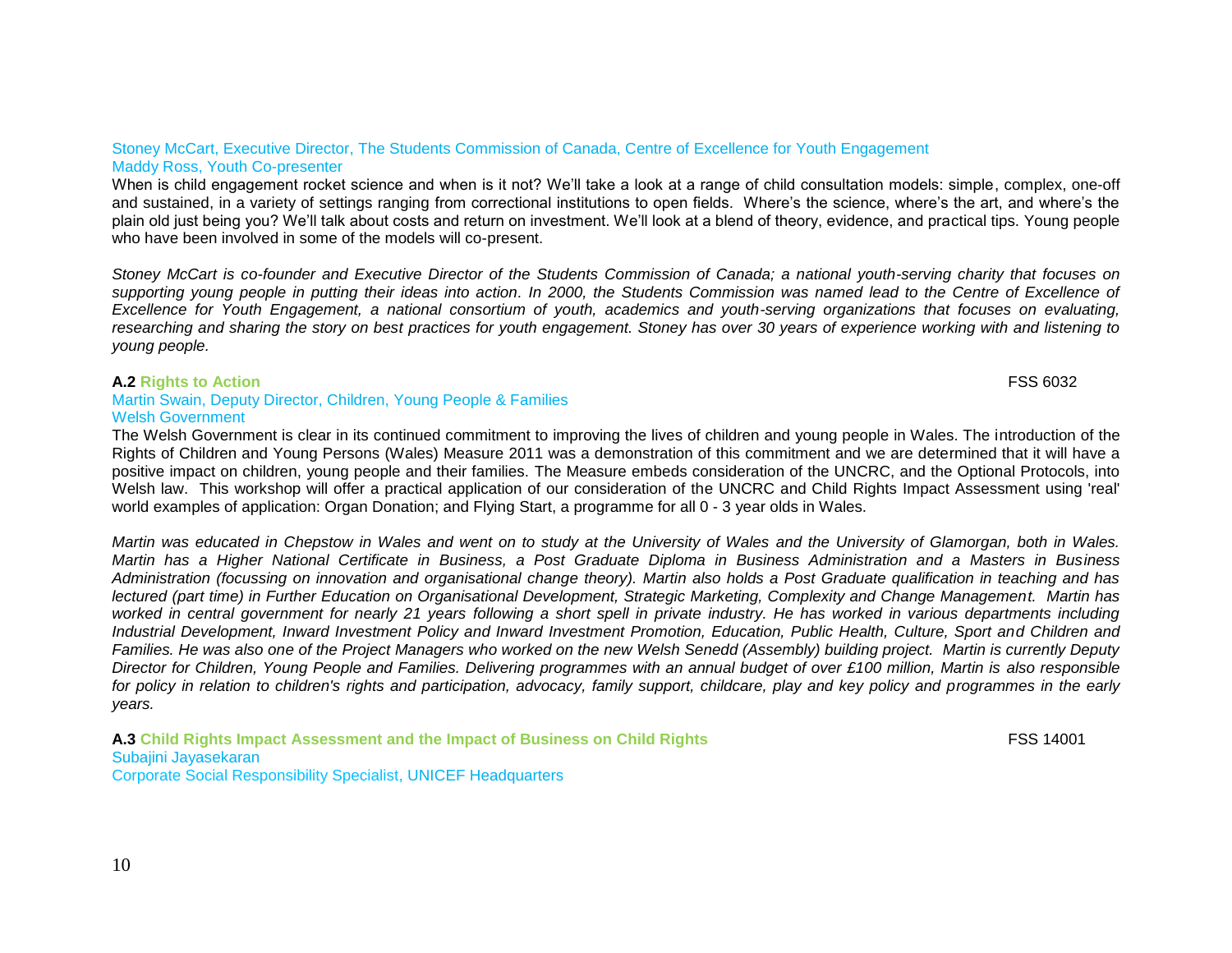In February 2013, the Committee on the Rights of the Child adopted its [General Comment No. 16 o](http://www2.ohchr.org/english/bodies/crc/docs/GC/CRC-C-GC-16_en.doc)n State obligations regarding the impact of the business sector on children"s rights. In doing so, it became the first UN human rights treaty body to address directly the impact of business. Together with the *Children"s Rights and Business Principles*, it has contributed to the development of norms and standards on child rights and business. As the Committee noted, the impact of the business sector on children"s rights has grown in past decades because of factors such as the globalized nature of economies and of business operations and the on-going trends of decentralization, and outsourcing and privatizing of State functions that affect the enjoyment of human rights. Business can be an essential driver for societies and economies to advance in ways that strengthen the realization of children's rights through, for example, technological advances, investment and the generation of decent work. However, the realization of children"s rights is not an automatic consequence of economic growth and business enterprises can also negatively impact children"s rights. States have obligations regarding the impact of business activities and operations on children"s rights.

The General Comment gives interpretation and guidance for States in key areas:

- a. preventing adverse impact on children"s rights by business;
- b. creating an enabling environment for business to respect children"s rights across their local or global operations; and
- c. ensuring access to remedy for children whose rights have been violated.

In particular, the Committee recommends that States use Child Rights Impact Assessments to evaluate the impact on children of business related legislation and policy development and delivery – at all levels of government. This presentation will provide an overview of the General Comment and the role of the business sector in children"s rights. The session will seek to facilitate discussion on the use of impact assessment methodologies in the context of business impact on children.

*Subajini Jayasekaran works on child rights and business with UNICEF"s corporate social responsibility unit in New York. She played an instrumental role in the development of the Children"s Rights and Business Principles, which were released in March 2012. Suba has a background in child rights, child protection and emergency programming. She has worked with UNICEF for over a decade in Asia, Africa and at headquarters. Prior to joining UNICEF, she spearheaded an award-winning youth empowerment programme for new immigrants in Canada. Suba has a Masters Degree in Social Policy and Planning from the London School of Economics.*

#### **A.4 Child Impact Statements and Child Rights Impact Assessment in Ireland: Past considerations, current practice** FSS 14005 Carmel Corrigan, Independent Researcher

Despite a commitment under Ireland"s first National Children"s Strategy, *Our Children – Their Lives, 2000-2010*, the systematic use of child impact statements by government departments has not been introduced in Ireland. This workshop will briefly consider some of the issues and challenges that arose in the consideration of child impact statements in Ireland. It will then move on to consider whether work carried out by the Irish Ombudsman for Children"s Office under its remit to advise government on any matter relating to the rights and welfare of children, including the probable effect on children of the implementation of any proposal for legislation, and also as a result of systemic change brought about through its complaints investigation function, can be seen as effective forms of Child Rights Impact Assessment (CRIA). The potential of the NGO sector to contribute to Child Rights Impact Assessment will also be briefly addressed through an example of work by the Irish Children"s Rights Alliance. The workshop will be participative and ask participants to consider questions such as: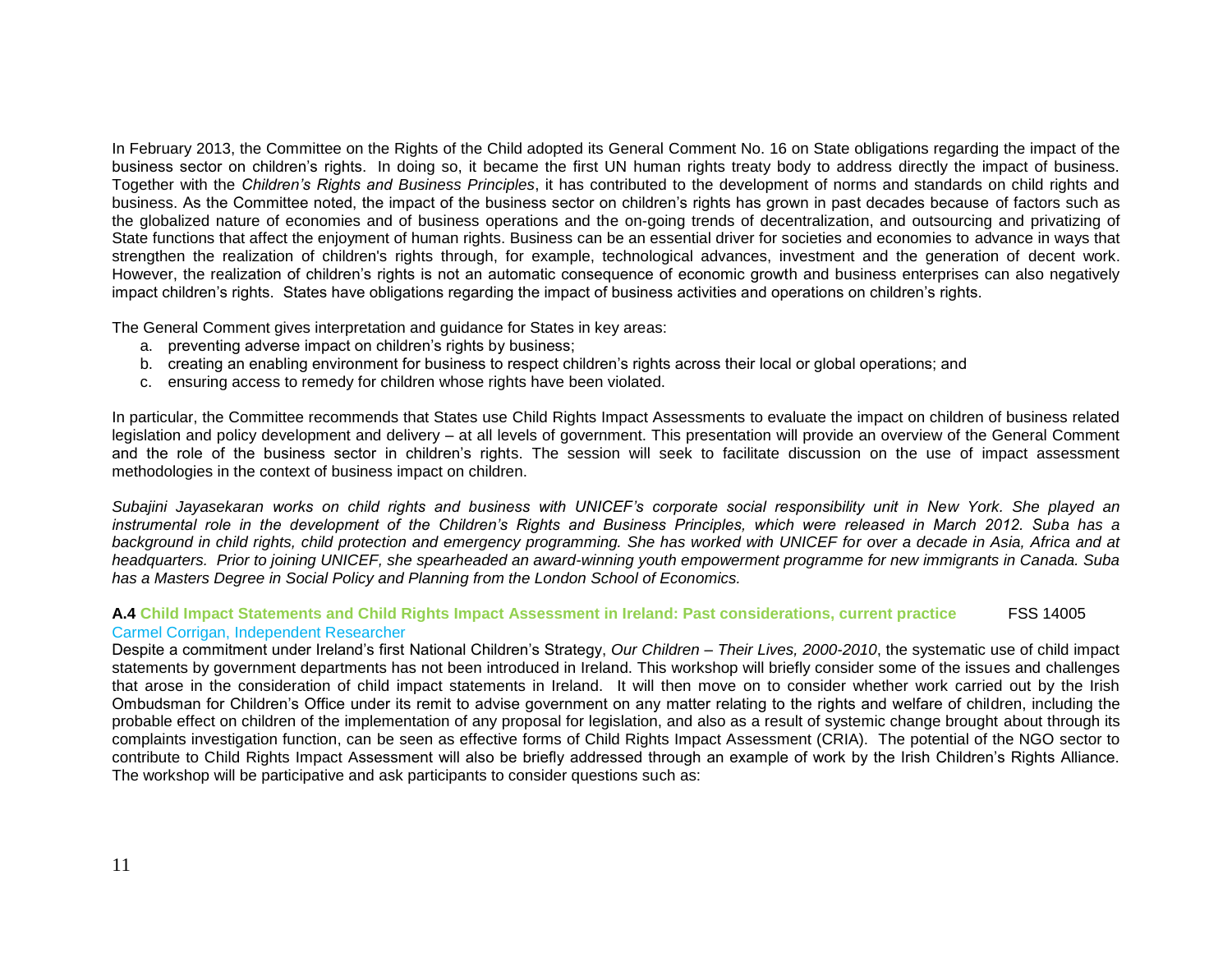- What are participants" understandings of "Child Rights Impact Assessment"?  $\bullet$
- Is CRIA the most effective means of influencing policy, legislation and administrative decisions?  $\bullet$
- Do forms of CRIA already exist in Canada?  $\bullet$
- Is the development of a template, toolkit, etc. necessary if the use of CRIA is to become widespread?  $\bullet$
- Who should be responsible for undertaking CRIA and in what form?  $\bullet$
- What resources will be required to support the practical and effective introduction of CRIA in Canada?  $\bullet$

*Carmel Corrigan is a sociologist with extensive experience in the area of children"s rights. She has undertaken an exploratory study on the development of child impact assessment in Ireland. This study also looked at issues of definition, rationale, composition and methodologies used in other jurisdictions (Developing and Implementing Child Impact Statements in Ireland. Dublin: The National Children"s Office. 2006). She has also undertaken a second study on developing a model of child impact assessment for the Irish-born children faced with potential deportation due to the non-national status of their parents (All Our Children: Child Impact Assessment for Irish Children of Migrant Parents. Dublin: The Children"s Rights Alliance. 2006). Other research projects include an evaluation of the impact of the EU Instruments affecting children"s rights and the compilation of Ireland"s joint third and fourth periodic report on the implementation of the UNCRC for examination by the UN Committee on the Rights of the Child. Carmel is currently contracted by the Irish Ombudsman for Children"s Office and is a member of the Board of the Irish Children"s Rights Alliance. She is undertaking her PhD in the School of Social Work and Social Policy, Trinity College Dublin.* 

#### **A.5 Talk it Through, Work it Out, Move it Along: Make a positive difference NOW for local children** FSS 4013 Nic Mason, Research Opportunities Manager

## Faculty of Education, University of Auckland, New Zealand

Step 1: Bring your local government policy or project plan to the workshop that you want assistance in identifying the best interests of children *(Bring an unconventional policy /project plan e.g., transport infrastructure, stormwater management, animal welfare)*

Step 2: Share your one research question which reflects the particular policy/project strand you want guidance/discussion/ideas from at this workshop *(What is a simple and important question that local children would want to know the answer about?)*

Step 3: Gather pertinent child-specific information and data with colleagues and on the WWW. Identify where new information needs to be found to answer your research question, including information directly from local children *(How will your agency meaningfully and sensitively integrate marginalised children"s perspectives and experiences?)*

Step 4: Identify road-blocks and backlashes: how will you mitigate negative determinants with positive improvements? Consider win-win options *(What does a "win" look like for local children?)*

Step 5: Consider how your agency will creatively communicate the Child Rights Impact Assessment findings to children and adults, including conflicts, alternatives and how the best interests of children will be met *(Which communication methods will reach diverse groups of children so that they may receive and respond to this new information?)*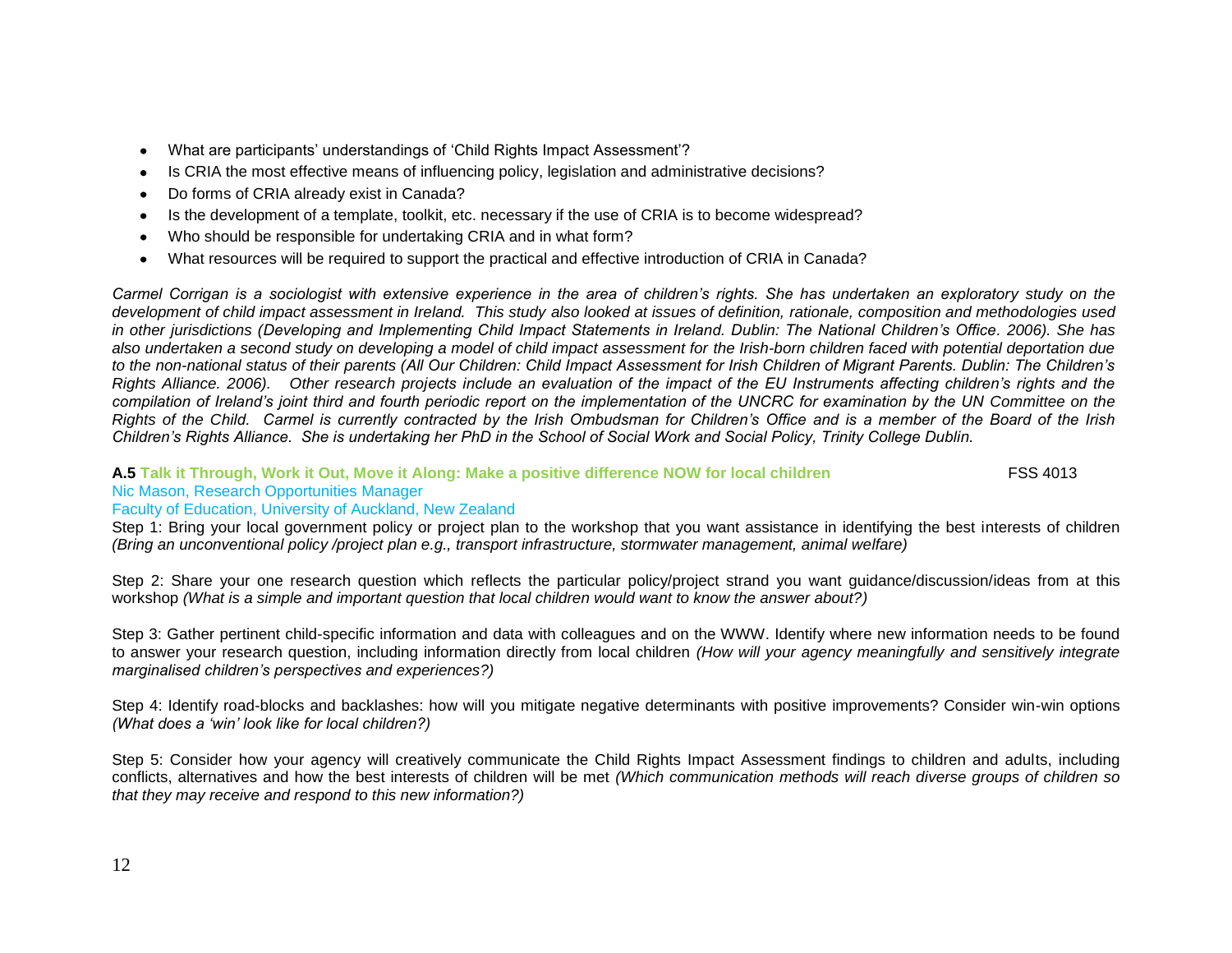Step 6: Identify how to track policy/project progress and children"s outcomes *(What is really essential to demonstrate and achieve in local children"s lives now and into the future)*

To Bring: Laptop (so as to use WWW) and brief policy statement (one paragraph) outlining who, what, where, when, why.

*Nic Mason has undertaken project management roles, and also specializes in qualitative and quantitative analysis and report writing, for a wide variety of audiences. Nic has a varied professional background that includes working in central and local government, with non-government organizations, and as a research consultant. Broadly, this work has had a social justice and development focus that has traversed youth, health, mental health, suicide prevention, human rights, sustainability and wellbeing issues. Her current role as Research Opportunities Manager with the Faculty of Education at the University of Auckland, New Zealand enables her to have aspirational conversations with Faculty colleagues about their research interests and to then convert these ideas into funded research projects – domestically and internationally. With her two gorgeous children, she lives amongst native flora and fauna on the fringe of Auckland – New Zealand"s largest city.* 

#### **A.6 The Benefits of Children and Youth First Principles in Providing Government Services - and the Link to** FSS 5023 **Child Rights Impact Assessments**

## Roxane Schury, Manager Legislation, Policy and Planning

Saskatchewan Ministry of Justice, Corrections and Policing, Custody, Supervision and Rehabilitation Services

The Convention on the Rights of the Child (CRC) is a 54-article international treaty which provides minimum human rights standards recognizing the vulnerability and developmental needs of children and youth. The Saskatchewan Children and Youth First Principles were developed by the Advocate for Children and Youth in 2007 as a means to provide a simplified guide to assist government and community in understanding and promoting child rights. Endorsed by the Saskatchewan Government in 2009, the Principles are adhered to within the Saskatchewan Ministry of Justice, Corrections and Policing, in the supervision and rehabilitation of youth serving custody and community orders. A rights and principles based philosophy in providing correctional services supports evidence based practice, enhances public safety, decreases recidivism and respects the best interests of the youth we work with. This presentation shares the successes of working from a rights and principles based philosophy and explores how systemically entrenching this philosophy can benefit government legislation, policy and practice for children and youth. Children and Youth First Principles is an effective tool to introduce legislators and policymakers to the CRC and the fact that they have the obligation to consider the rights of children and youth in their work. This presentation explores how this easy tool can contribute to a positive outcome when legislation or policy is analyzed using Child Rights Impact Assessment.

*Roxane Schury has worked in virtually every child and youth serving system in her home province, bringing a rich background to her current work as Manager of Legislation, Policy and Planning for the Ministry of Justice, Corrections and Policing in Saskatchewan. While working at the Saskatchewan Advocate for Children and Youth, Roxane participated in the development of the Saskatchewan Children and Youth First Principles which are founded on the Convention on the Rights of the Child (CRC). Roxane co-presented these Principles provincially and at the 4th Biannual Symposium of the Prairie Child Welfare Consortium. She also presented at the World Congress on Children and Adolescent Rights, Barcelona,*  Spain in 2007. Additionally Roxane co-authored a book chapter with then Provincial Child Advocate Marvin Bernstein about the development of *the Principles in 2009. Roxane received the Distinguished Alumni Award for Humanitarian Service from the University of Regina (U of R) for her*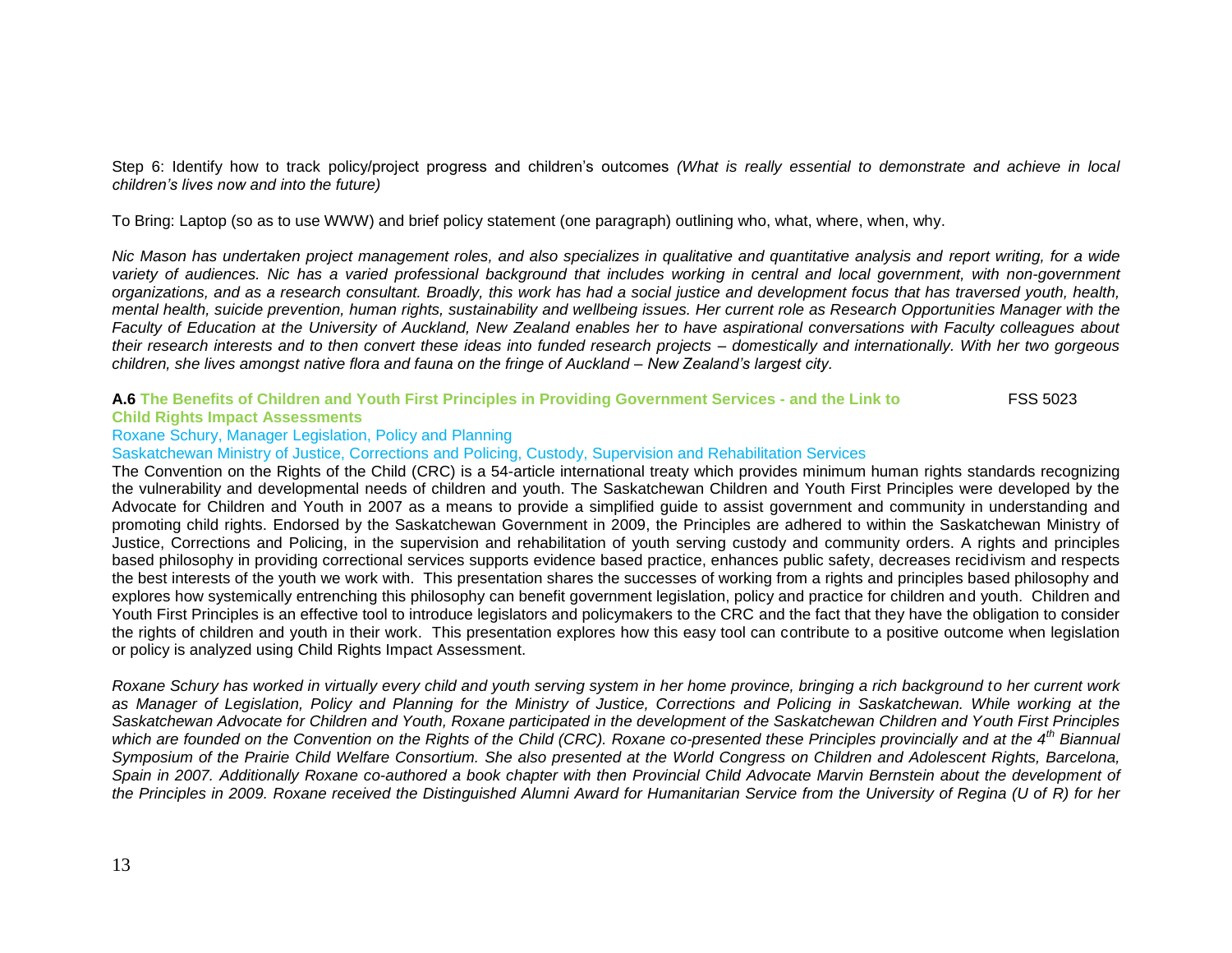*child rights work. She holds Bachelor Degrees in Indigenous Studies and Social Work from the U of R. She also holds a M.S.W from the University of Calgary, culminating with a placement at the NGO Group on the CRC in Geneva, Switzerland as Researcher and Liaison to the CRC Committee.*

## **A.7 Child Welfare Services for Indigenous Children on Reserve in Canada: A human rights violation (30 minutes)** FSS 11003 Melinda Andrews and Vanessa Beaton

### **Students**

In this presentation, we tell a story bringing together political, legal and personal responses to the human rights complaint made against Canada to the Canadian Human Rights Tribunal brought by the First Nations Child and Family Caring Society in 2007. The complaint alleges that Canada is systemically discriminating against Indigenous children by providing less government funding for child welfare services on reserves than is provided to non-Indigenous children. This inequitable funding means that lesser services are available on reserves to help correct care related issues. With fewer services addressing the conditions causing Indigenous children on reserves to be reported to child welfare agencies, these children are at greater risk of being apprehended from their families and placed in out-of-home care. We argue that current federal underfunding of child welfare services on reserves perpetuates a historical legacy of systemic discrimination against Indigenous children in Canada. This situation is being presented as context to guide a discussion in considering Child Rights Impact Assessments in an Indigenous, Canadian context.

#### **Governing Encapsulated Universes (30 minutes)** Mina Sennek

# **Student**

Canada is a grand social experiment of weaving 7000 encapsulated universes<sup>1</sup> from 196 nations into a single nation and this poses a challenge for designing policy to suit the ambition<sup>2</sup> of our cross-cultural experience. The socio-legal programs offered to our citizens do not match the diversity of encapsulated universes. Our social programs are based on the WEIRD (western educated industrialized rich democratic) biases<sup>3</sup> of our social science research. Any time we have a failure of our socio-legal systems to prevent the harming of young women by members of their own family (especially when those women actively sought protection) we need to conduct a post-mortem, determine causation, and prevent future such failures. A thorough Child Rights Impact Assessment of every law, policy, and regulation that touched upon that failure will determine the specific social conditions in which our socio-legal systems fail. A cursory glance discloses that they met none of the core principals of the *UN*  C*onvention on the Rights of the Child* (non-discrimination; best interests of the child; child survival and development; and elicitation and consideration of the views of children) in part because they ignored the specific encapsulated universe in which that family existed.

 $\overline{a}$ 

**Break** 10:30am – 11:00am Alumni Aud

<sup>1</sup> Lena Boroditsky, *Encapsulated Universes* (2013).

<sup>2</sup> Greg Downey, *We agree it"s WEIRD, but is it WEIRD enough? « Neuroanthropology* (2010).

<sup>3</sup> Joseph Henrich, Steven J Heine & Ara Norenzayan, "The Weirdest people in the world?" (2010) 2010 Behavioral and Brain Sciences 1.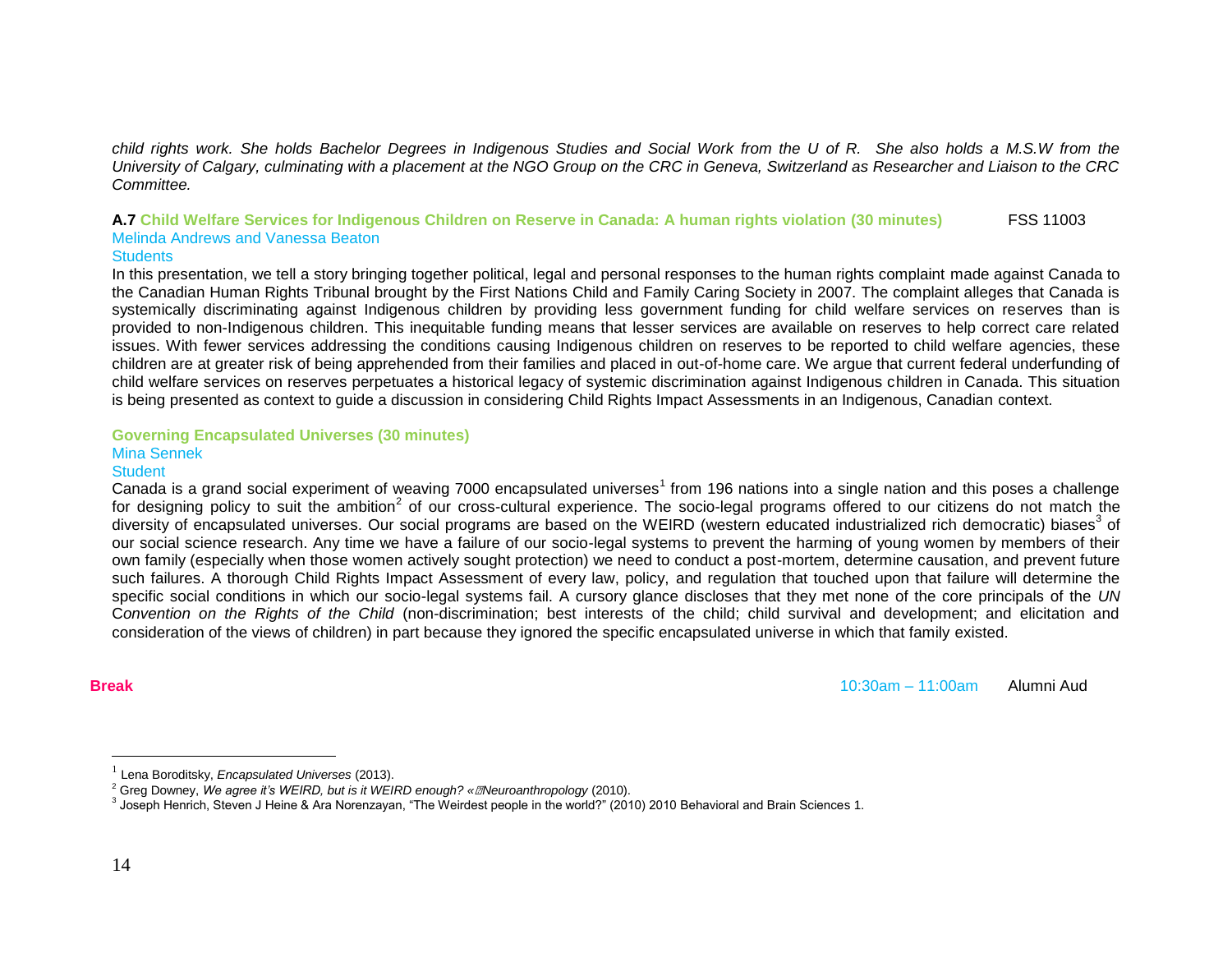#### **WORKSHOP SERIES B (concurrent breakout workshops)** 11:00am – 12:00pm

# **B.1** Child Rights Impact Assessment in England Alumni Audio Alumni Audio Alumni Audio Alumni Audio Alumni Audio A

## Lisa Payne, Interim Public Affairs Director UNICEF United Kingdom

This workshop will provide a detailed overview of a Child Rights Impact Assessment (CRIA) pilot led by the National Children"s Bureau and Children"s Legal Centre in England between 2004 and 2007, the lessons from which influenced the development of the Scottish Commissioner for Children and Young People (SCCYP) CRIA template, and the current Office of the Children"s Commissioner for England CRIA activities. This workshop will also include a CRIA practice run for participants.

*Lisa Payne has worked in child advocacy in the UK for more than 20 years – the majority of those as Head of Policy at the National Children"s Bureau (NCB) in London where she was responsible for overseeing NCB"s Policy Unit (the public affairs team) as well as acting as the organization"s core adviser and strategist on working with Government and Parliament. She was policy adviser on a number of areas including children"s rights, education, skills development, participation, children in care, mental health and youth justice. During that time, she piloted Child Rights Impact Assessment on behalf of the All Party Parliamentary Group for Children. She also managed a range of policy research projects and managed the Children and Youth Board (CYB), a panel of 25 under-18s who, between April 2005 and March 2011, provided policy advice to Department for Education (DfE) officials and their ministers. Since May 2012, Lisa has been leading on UNICEF UK"s domestic policy and parliamentary work, and is now Interim Public Affairs Director. She is working with the Office of the Children"s Commissioner for England on CRIA, and is supporting the Department for Education as it develops its own model and training programme for CRIA.*

#### **B.2 Lessons in Making Child Impact Assessment into a Tool Simple Enough for Everybody in Government to Use** FSS 6032 Michael Schmidt, Associate Professor & Director, The University of Memphis Center for Multimedia Arts Julie Coffey, Executive Director, Building Bright Futures

Learn about SHELBY Child Impact Assessment, a process for conducting child impact assessments built within a Web-based suite of tools. Created for a large metropolitan county government, SHELBY is designed to be a flexible and understandable framework that helps elected officials and employees of government consider the potential impacts of safety, health, education, and land use proposals on children"s health, safety, and development within their homes, schools, and neighbourhoods. SHELBY also includes features that enable youth and community stakeholders to co-write impact assessments with their local officials. Our presentation will provide impact assessment case examples and our discussion will cover critical barriers we encountered in our five-year endeavour to implement the process of child impact assessment within all divisions of a metropolitan government. The workshop will be structured to include visual presentation, demonstration and group discussion.

*Michael Schmidt is a graphic design professor, social and behavioural sciences public health doctoral student, and director of the Center for Multimedia Arts at The University of Memphis. Michael engages in community partnerships to promote child and youth rights through interventions involving exhibit, print, interactive media and software development. Michael designed SHELBY Child Impact Assessment, a Web-based application for researching and writing child impact assessments, for the government of Shelby County, Tennessee.*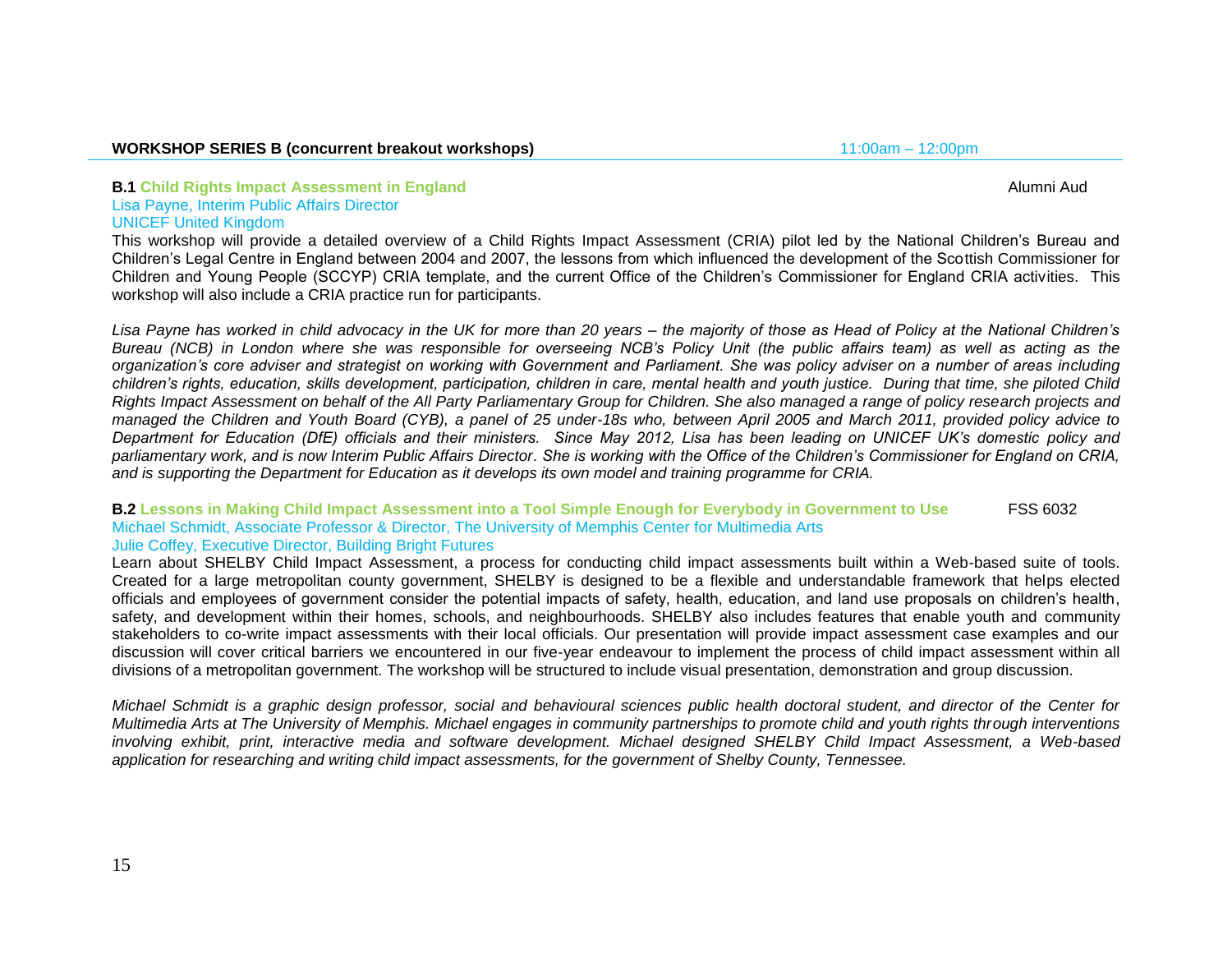*Julie Coffey is a professional advocate for children, youth and families. As founding director of the Shelby County, Tennessee Office of Early Childhood and Youth (OECY), she co-designed SHELBY Child Impact Assessment and oversaw its implementation in all divisions of county government. Additionally as OECY director, she built strategic partnerships with community agencies and local, state, and federal governments to collectively impact infant mortality, teen pregnancy, child maltreatment, and intimate partner abuse. Julie is currently executive director of Building Bright Futures, a public/private partnership dedicated to ensuring the health and success of all Vermont children.*

## **B.3** Child Rights Impact Assessment in Development Cooperation Programming FSS 14001

#### Rada Noeva, Program and Planning Manager UNICEF Headquarters, Gender and Rights Section

The importance of ex-ante impact assessments for evidence-based decision-making has been recognized and practiced by key development partners such as the European Union, the Organization for Economic Co-operation and Development (OECD), the United Nations Children"s Fund (UNICEF) and the World Bank. Several donors already include questions concerning children in their social impact assessment and project appraisal processes. Very little guidance, however, exists to date on how comprehensive assessments of the possible impacts on children can be meaningfully carried out. UNICEF has been partnering with the EU over the last 3 years to develop a Child Rights Toolkit which aims at strengthening capacities among development partners, European Commission staff, EU bilateral donors, and other stakeholders to integrate a child rights approach throughout development programming, budgeting, policy and law-making. Child Rights Impact Assessment is one of the priority areas identified as part of this work. The CRIA module developed as part of this process provides an overview and a step-by-step guide to carrying out a CRIA for staff of donor agencies, including staffs of the EU and governments who are not specialists in children"s issues.

*Rada Noeva is a program and planning manager with the Gender and Rights Section at UNICEF HQ. She leads efforts to develop and implement tools and guidance on the effective integration of child rights in different aspects of development cooperation.* 

### **B.4 Business and Children's Rights: The role of Child Rights Impact Assessments FSS 14005**

Tara M. Collins, Assistant Professor

### School of Child and Youth Care, Ryerson University

While the relationship of business and human rights is beginning to be elaborated in international affairs, there continues to be a significant lacuna of understanding and analysis about the role of business and children. Consequently, this workshop considers the key question of how child rights can influence the role and efforts of business. This workshop will identify the international roles and efforts in relation to business and children"s rights of states, international organizations, international non-governmental organizations and MNCs. Some successes and challenges of their efforts will be discussed. The following contributions will be considered: the *Children"s Rights and Business Principles* produced by UNICEF, Save the Children, and The Global Compact, and released in 2012; and the UN"s "Protect, Respect and Remedy" Framework. It is argued that children"s rights must be respected by business and that CRIAs should be developed and advanced in order to influence all business structures, processes and results related to children.

*Tara M. Collins holds a Ph.D. in law, focusing on international child rights, from the University of London. She has worked on children"s rights, particularly the UN Convention on the Rights of the Child (CRC), since 1996. Her professional experience includes work for: Child Studies Program at Carleton University; the Egalitarian World Initiative (EWI) at the School of Social Justice, University College Dublin, Ireland as the*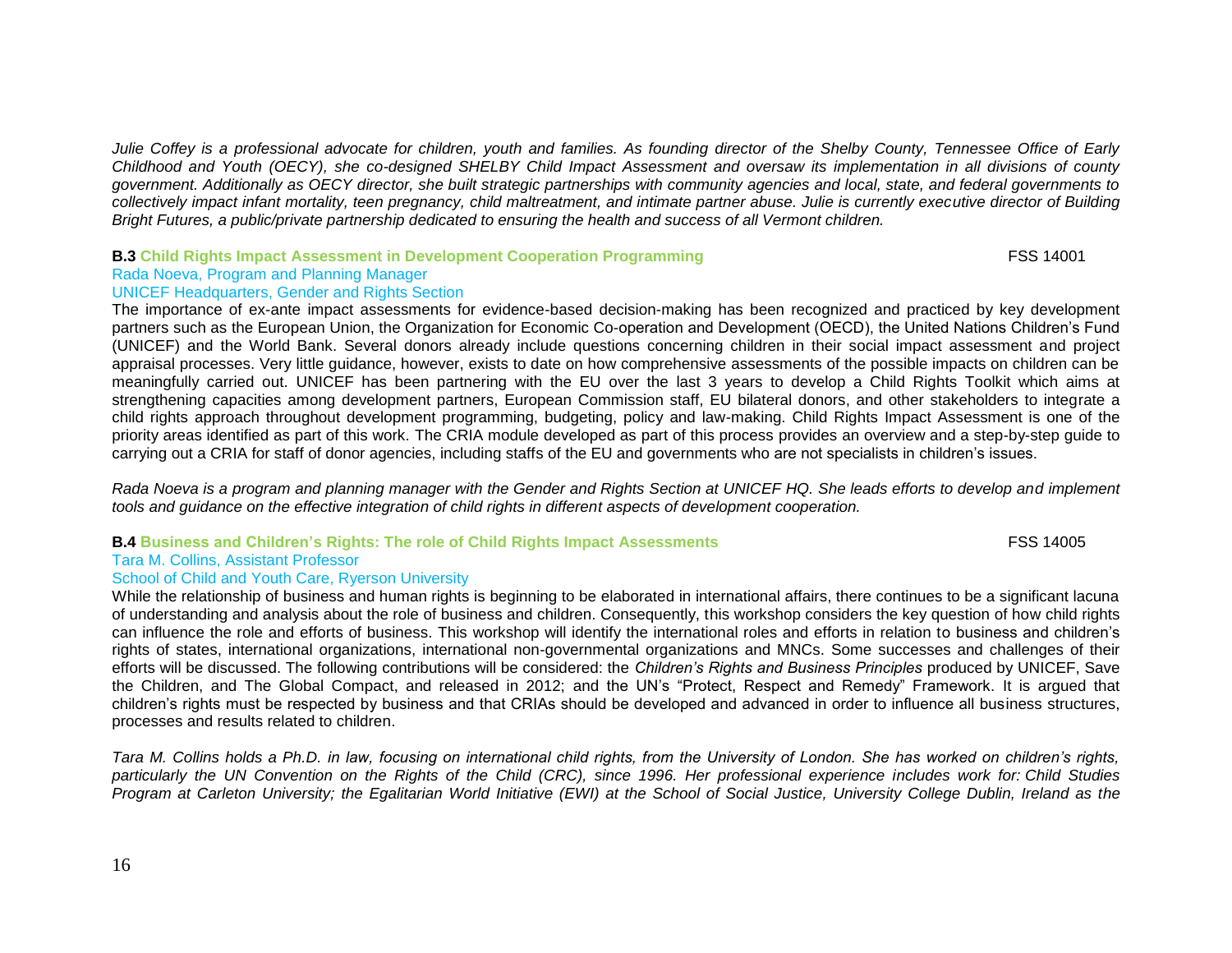*Marie Curie Transfer-of-Knowledge Fellow in Child Rights; the Faculty of Social Sciences, University of Ottawa; a national-level non-governmental organization; the Canadian federal government (Department of Foreign Affairs and CIDA); and Canadian Parliament. She has been invited as a child rights expert by the Council of Europe to a consultation and has presented project results to the UN Committee on the Rights of the Child. She is a member of the monitoring committee and former board member of the Canadian Coalition for the Rights of Children and also an advisory committee member of the Landon Pearson Resource Centre for the Study of Childhood and Children"s Rights, Carleton University.* 

**B.5 Child Rights Impact Assessment and Good Governance for Children's Rights:** FSS 4013 **Enhancing the effectiveness of the General Measures of the Convention on the Rights of the Child** Vanessa Sedletzki, International Consultant, Human Rights, Governance, Policy & CEO Rights On Rights On

Child Rights Impact Assessments represent a critical tool to foster good governance for children"s rights. They constitute a significant avenue to give visibility to children"s rights and best interests in political decision-making. How to make the best out the potential they offer to influence policies for children? The workshop aims to give some insights and build an understanding of the role of CRIA in national governance systems. The framework for the implementation of the CRC is defined through the General Measures of Implementation, as articulated in CRC Committee General Comment No. 5 (2003). The workshop discusses how CRIA intersects with General Measures beyond measures directly related to children in order to strengthen their effectiveness, drawing on practical examples. Using a governance lens, it further focuses on the respective roles and responsibilities of actors in carrying out and drawing attention to CRIA in policy-making. The workshop is meant to be highly interactive and draw on participants' experience to advance the reflection.

*Vanessa Sedletzki is a human rights and governance expert providing consultancy services in support of organizations" needs for evidence-based advocacy. She is the CEO and founder of Rights On, a Paris-based company, conducting studies, advocacy and sensitization activities, strategic documents, and funding proposals for human rights and development organizations. A seasoned project manager, published author, and public speaker and facilitator, she builds on over 11 years of experience in policy advocacy and research at UNICEF Headquarters in New York and at the Office of Research Innocenti in Florence, Italy. Her work has covered a large range of child rights, governance and child protection topics, with a focus on CRC implementation at the national level through law reform, independent institutions, and social inclusion, as well as international advocacy with UN bodies. Vanessa is guided by her commitment to advancing children's rights and best interests in politics, governance systems, and policy.*

#### **B.6 Cultural Diversity: New factors in Child Rights Impact Assessment** FSS 5023

### Alison M. Johnston, Principal

#### A.M. Johnston & Associates, Policy & Planning Consultants

The workshop will address emerging issues for Child Rights Impact Assessment (CRIA), linked to cultural diversity. Evolving international standards vis a vis cultural diversity will be discussed and the implications for CRIA will be evaluated. The scope will include recent provisions for cultural diversity in the evolving human rights framework, plus developments in other realms of international law, which clarify the standards. Examining these intersections and their implications for CRIA will give a stronger foundation for concrete discussion of meaningful CRIA within Canada. It also will highlight actions necessary for Canada to become a leader in CRIA globally.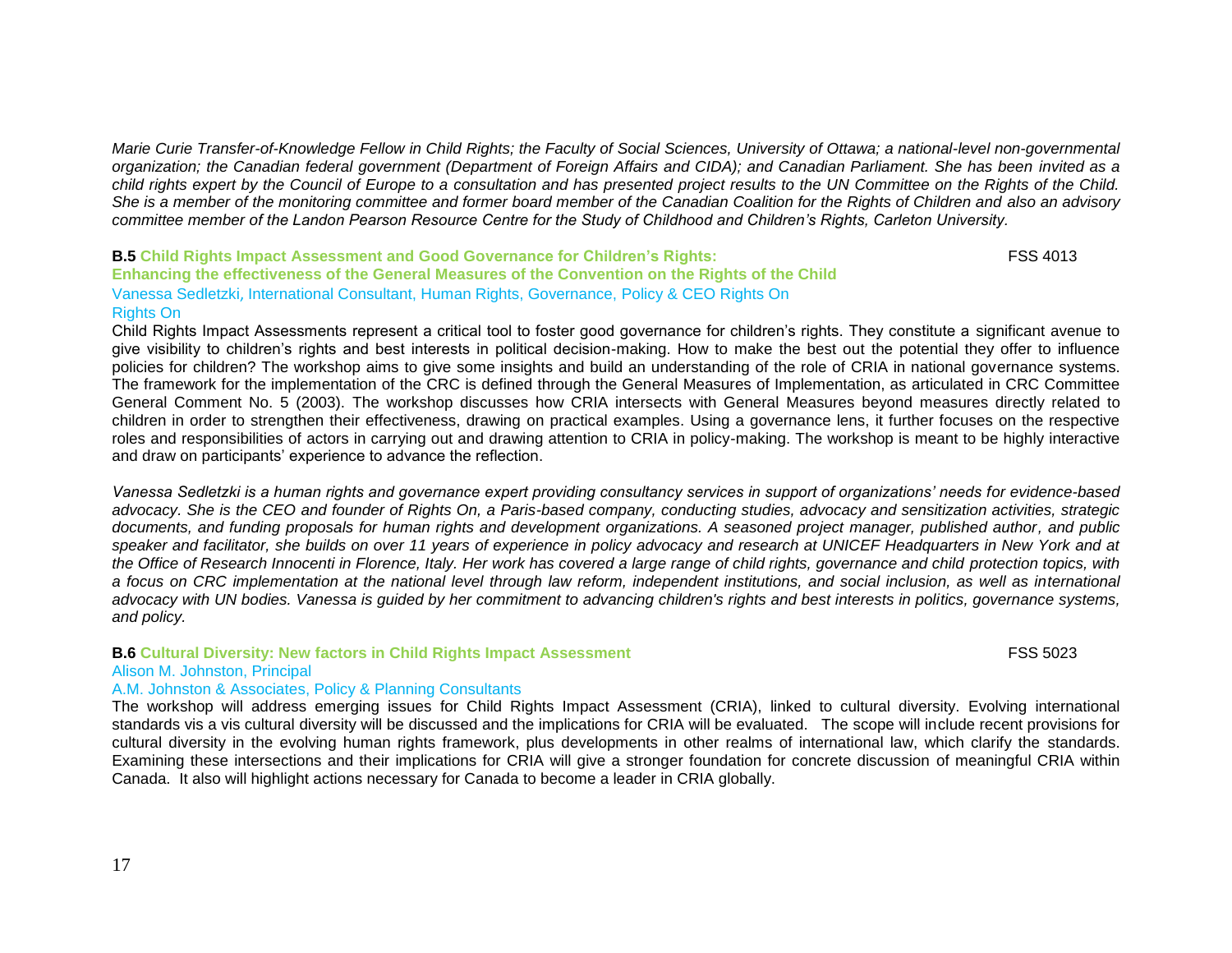*Alison Johnston has worked as a consultant on community visioning and social transition across a broad spectrum of sectors and cultural landscapes, both urban and rural. Her areas of expertise include human rights, governance, and healthy communities. She has provided*  leadership for a number of initiatives concerning social and cultural sustainability, in Canada and worldwide. Her contributions at the ground level, *especially in challenging multi-stakeholder scenarios, have brought ongoing advisory positions and speaking invitations internationally. Since 1997 Ms. Johnston has organized and facilitated numerous expert panels and workshops on cultural diversity within a variety of United Nations (UN) forums. She also has authored several policy papers presented at the UN. Through this work she has been privileged to contribute to standard setting, as well as breakthroughs in corporate social responsibility. However, her passion remains community-based work bridging cultures and generations. Ms. Johnston holds a M.A. in Community & Regional Planning.*

| Lunch                                                    | 12:00 pm $-$ 1:00 pm                | Alumni Aud |
|----------------------------------------------------------|-------------------------------------|------------|
| <b>WORKSHOP SERIES C (concurrent breakout workshops)</b> | $1:00 \text{ pm} - 2:00 \text{ pm}$ |            |
|                                                          |                                     |            |

# **C.1 Health Impact Assessment: The Canadian experience** Alumni Audio and Alumni Audio Alumni Audio Alumni Audio A

## François Benoit, Lead, National Collaborating Centre for Healthy Public Policy

This workshop will briefly present the Health Impact Assessment (HIA) process, its diffusion in Canada at the local, regional and provincial levels, and some adaptation possible to different contexts including the Aboriginal context. The participants will be asked to reflect on the promises and pitfalls of this process in Canada and its application to children. Among some of the key questions explored will be: given the accumulation of impact assessments, lenses and impact analyses, are we creating impact "fatigue"? What is the potential of separate impact assessment compared to what some are designating integrated impact assessment?

*François Benoit has been working for health organizations in the fields of policy research and communications for more than twenty years. After completing his Master's in Sociology, he lectured in community health, health sociology and organizational sociology at the University of Montréal and at the business school of the University of Montreal. More recently he was Director for Health Policy, Research and Special Projects for the Quebec Medical Association, where he collaborated with many provincial medical association members of the Canadian Medical Association. After, he became a consultant and worked for the* Centre de santé et de services sociaux de la Pointe-de-l'Île in *the Montréal region*. *He has been with the National Collaborating Centre for Healthy Public Policy since November 2006, and was named the Centre's Lead in October, 2007.*

#### **C.2 Practical Application of Child Rights Impact Assessments** FSS 6032 Tam Baillie, Scotland"s Commissioner for Children and Young People Scotland Commission for Children and Young People

This workshop will provide participants the opportunity to consider the practical application of Child Rights Impact Assessment (CRIA) within the Canadian context. The introduction to the workshop will provide an overview of the political governance arrangements in the UK, including powers held at Westminster, Scottish Parliament, Local Authorities and Health Boards and provide examples where the application of a CRIA has been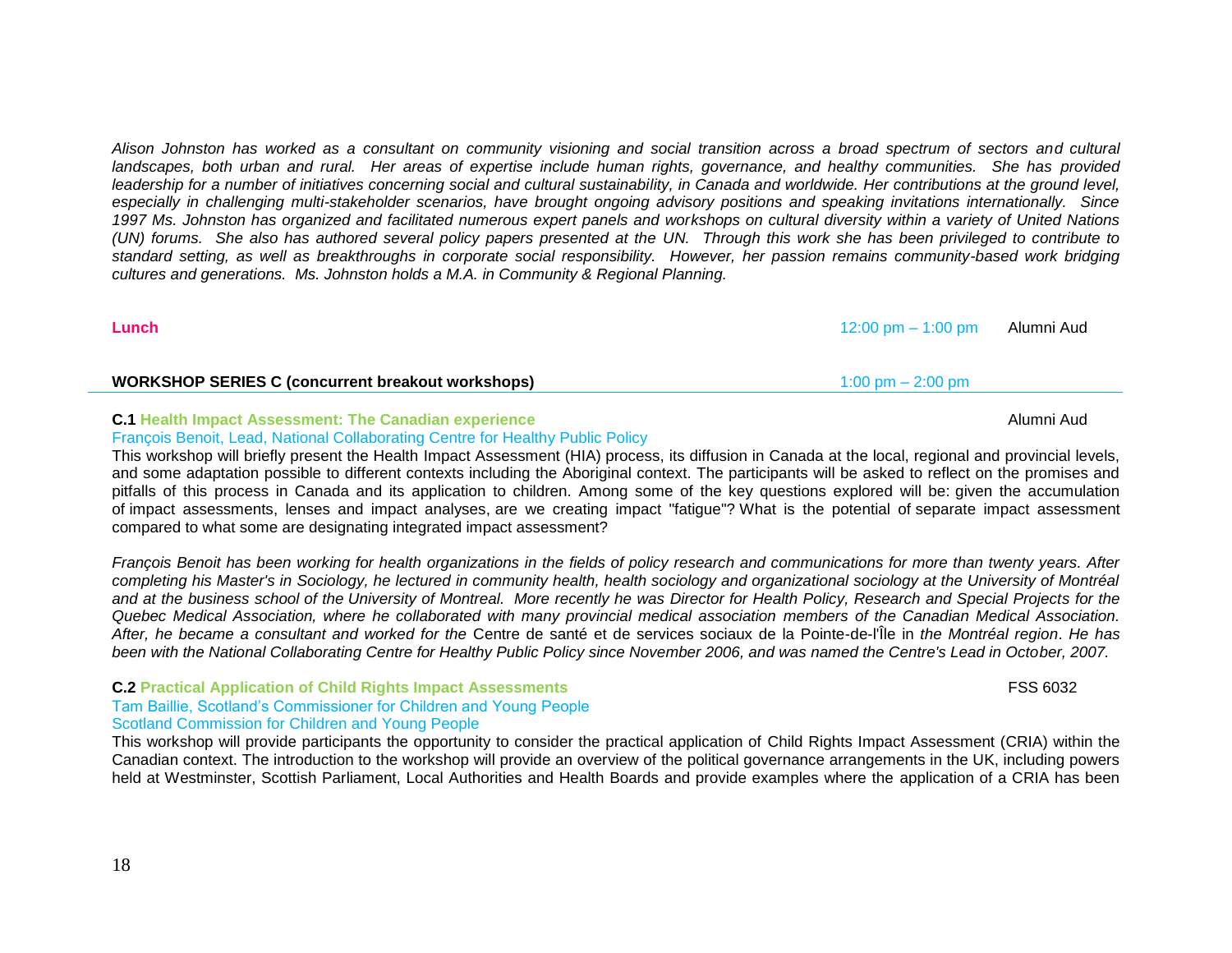useful. This will provide the context for participants to consider the types of issues which they would identify in Canada where a CRIA could prove useful. They will then get the opportunity to consider how they would apply a CRIA to a chosen topic area in Canada.

*Tam Baillie has worked as a manager and practitioner with children and young people for 30 years, primarily with young offenders; young people in and leaving care; and young homeless people. Tam has worked in Scotland and England and in both the statutory and voluntary sectors. He worked as the Director of Policy for Barnardo"s Scotland from 2003 and worked extensively on children"s policy and rights issues. In May 2009, Tam took up the post of Scotland"s Commissioner for Children and Young People. As the Commissioner, Tam"s remit is: to have regard to the United Nations Convention on the Rights of the Child; to encourage the involvement of children and young people in the work of the Commissioner; and to promote and safeguard the rights of children and young people in Scotland. These rights are set out in the UN Convention on the Rights of the Child, which the UK Government signed up to in 1991.*

#### **C.3 Strategic Decisions in Developing Child Rights Impact Assessments:** FSS 14001

**Illustrated by the experience of the Child and Youth Impact Report (JoKER) in Flanders (Belgium)** Dr. Ellen Desmet

Human Rights Centre, Ghent University / Law and Development Research Group, University of Antwerp

Establishing a Child Rights Impact Assessment (CRIA) requires making strategic choices as regards, among others, scope and process. This workshop focuses on choices regarding (i) the material scope (for which proposals should a CRIA be carried out?); (ii) the personal scope (should a CRIA be done only for children (0-18 years) or be extended to young adults?); and (iii) the relationship to other impact assessment processes (should a CRIA stand alone, or be integrated with other impact assessments?). The workshop illustrates these choices with the experience of the Child and Youth Impact Report (JoKER) process in Flanders (Belgium), and invites participants to critically reflect on them.

*Ellen Desmet is a post-doctoral researcher at the Human Rights Centre of Ghent University and the Law and Development Research Group of the University of Antwerp (Belgium). Before, she was a senior research and policy staff member at the interdisciplinary Children"s Rights Knowledge Centre (KeKi), and she taught anthropology of law at the KU Leuven. She complemented her law studies with a master in Cultures and Development Studies (KU Leuven) and a master in Development Cooperation (UGent), and holds a PhD in Law from the KU Leuven. Her research interests are situated in the areas of human rights, children"s rights, indigenous peoples" rights, legal anthropology and research methodology. Publications include: Indigenous Rights Entwined with Nature Conservation (2011, Intersentia); Implementing the Convention on the Rights of the Child for "youth": who and how? in the International Journal of Children"s Rights (2012); and European and International Policy Agendas on Children, Youth and Children"s Rights. Comparison and Possible Synergies (Kenniscentrum Kinderrechten, 2010).*

**C.4 The General Measures of Implementation of the Convention on the Rights of the Child and** FSS 14005 **Child Rights Impact Assessments: A Canadian perspective** Tara M. Collins, Assistant Professor, School of Child and Youth Care, Ryerson University The Hon. Landon Pearson, Chair, Landon Pearson Resource Centre for the Study of Childhood and Children"s Rights, Carleton University The General Measures of the Implementation of the Convention on the Rights of the Child have been identified by the UN Committee on the Rights of the Child as a governance framework to scaffold all the rights. These General Measures include: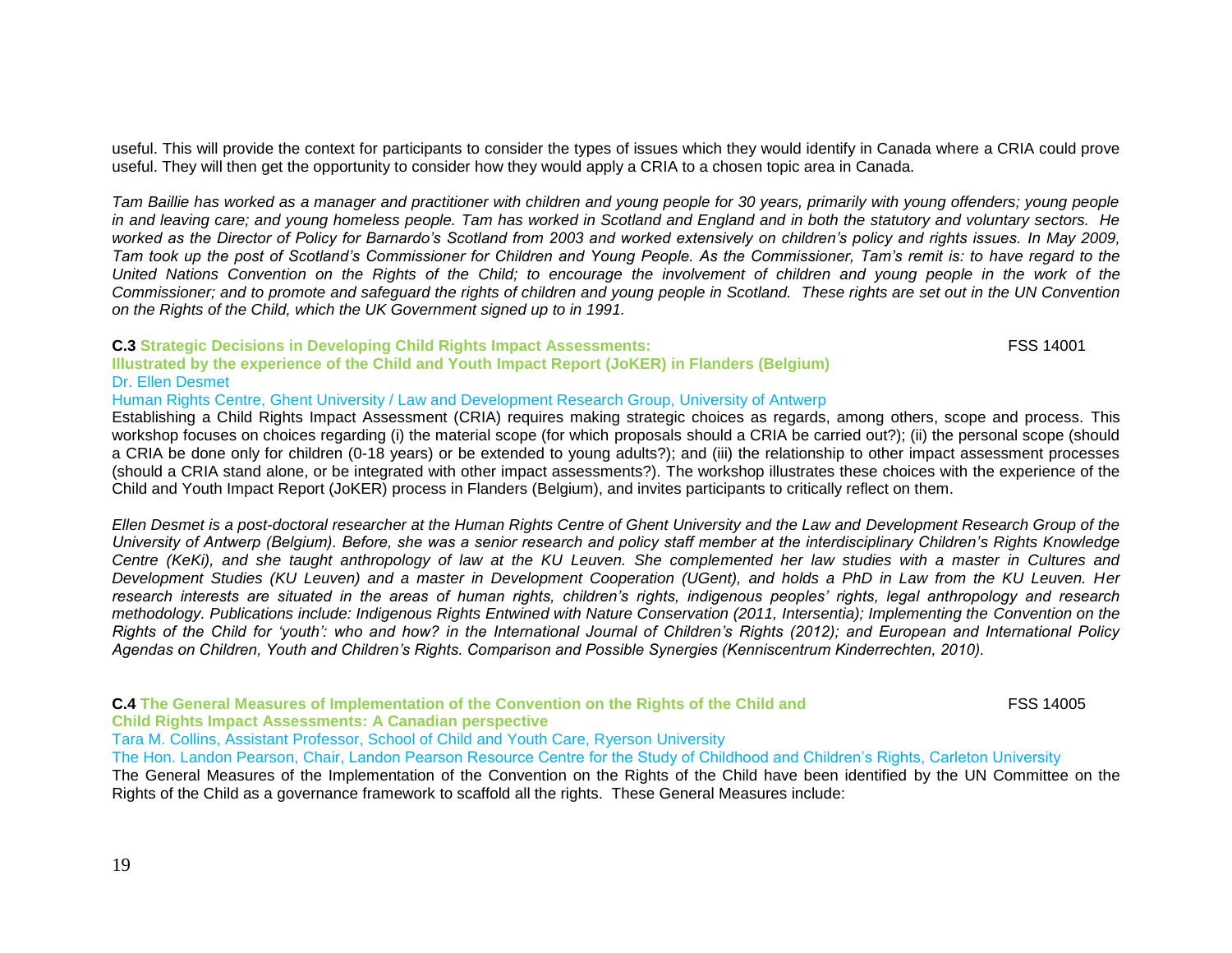- $\bullet$ law reform and jurisprudence;
- budgeting and tracking expenditures;
- plans of action for children;  $\bullet$
- monitoring processes and mechanisms;  $\bullet$
- education, awareness and training;  $\bullet$
- independent human rights institutions for children; and  $\bullet$
- coordination efforts and mechanisms.  $\bullet$

Research about the status of these General Measures in Canada highlights various issues and examples that should be taken into account in relation to Child Rights Impact Assessment (CRIA). The key question to be examined is: what are some considerations in designing and utilizing CRIAs in relation to various General Measures of Implementation? For example, in relation to law reform, it has been learned that the legislative process must create the space for those who would be most affected by the change (proposed or actual) to have their voices heard. This interactive workshop will explore how the various General Measures can support the creation and implementation of CRIAs, with perspectives from Canada.

*Tara M. Collins holds a Ph.D. in law, focusing on international child rights, from the University of London. Her professional experience includes work for: Carleton University; School of Social Justice, University College Dublin, Ireland; University of Ottawa; the Canadian federal government (Department of Foreign Affairs and CIDA) and Parliament; and the Canadian Coalition for the Rights of Children. She is an assistant professor in the School of Child and Youth Care at Ryerson University.* 

*The Honourable Landon Pearson O.C. is a long-time advocate for the rights and well-being of children. From 1994 to 2005, Landon Pearson's served in The Senate of Canada, where she became known as the Children"s Senator as well as the Senator for Children. Upon her retirement from the Senate in 2005, Landon Pearson moved with all her documents and papers to Carleton University where she directs a Resource Centre for the Study of Childhood and Children"s Rights that has been established in her name. The Landon Pearson Resource Centre is devoted to promoting the rights of children and youth through disseminating knowledge about the UN Convention on the Rights of the Child, mentoring students, sponsoring youth participation in a variety of settings, organizing lectures and seminars and coordinating a growing network of child rights scholars across Canada. She is also adjunct professor in the [Pauline Jewett Institute of Women"s Studies.](http://www1.carleton.ca/womensstudies/)*

*Together, these workshop presenters co-authored "NOT THERE YET: Canada"s implementation of the general measures of the Convention on the Rights of the Child", a joint publication of the UNICEF Innocenti Research Centre and UNICEF Canada (2009).* 

**C.5** Environmental Impact Assessments: Any lessons to be learned for CRIA? FSS 4013 Diane Beckett, President

## Environment and Development

Diane Beckett, an environmental consultant to the Canadian International Development Agency since the late 1980"s, will provide personal reflections on CIDA"s approaches to addressing environmental considerations in its international development activities including environmental integration (policy-driven approach) and environmental assessment (legislative approach). She will outline the pros and cons of the approaches,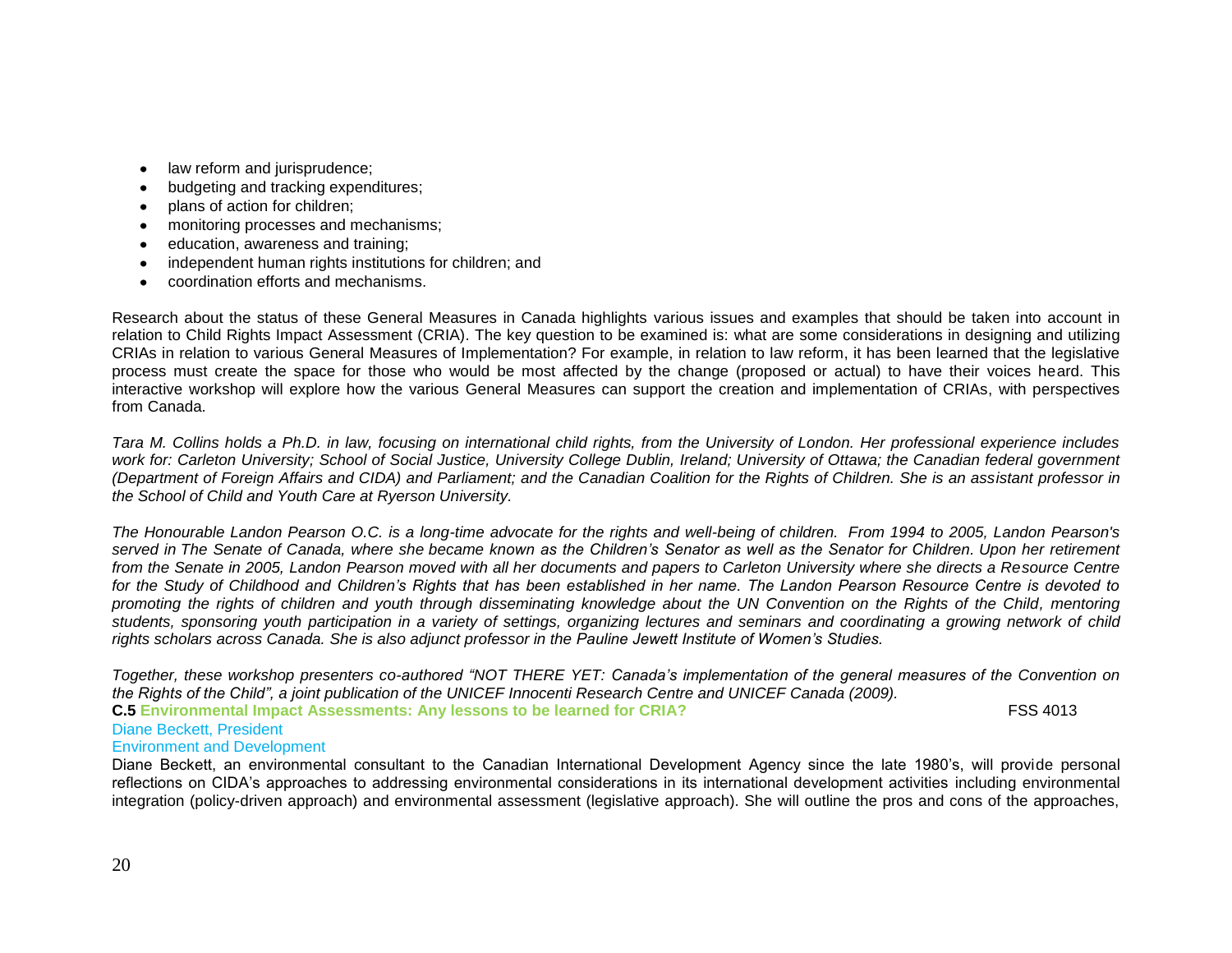how they have or have not interacted, the ebb and flow of environment as a CIDA priority and some of the implications of CIDA"s approaches to environment on CIDA"s partners, particularly the not-for-profit sector. She will also provide her perspective on getting institutional buy-in, conditions for success, and challenges for addressing environmental issues in the development process – as well as possible lessons for Child Rights Impact Assessment (CRIA).

*Diane Beckett has been involved in environmental and social justice issues since she was a university student attending the overview hearings of the Mackenzie Valley Pipeline/Berger Inquiry (which is still seen as a landmark social and environmental impact assessment process more than 35 years later). She is passionate about environmental and social sustainability, and has worked in more than a dozen countries and across Canada on these issues. Her experience includes several decades of research, policy, planning, management and advocacy with civil society organizations, governments, universities, associations and the United Nations. She has a Bachelor of Environmental Studies and a Master"s of International Affairs. When not at work, she loves visiting farmer"s markets, urban biking and getting out into nature.*

# **C.6 De-mystifying Child Rights Impact Assessments** FSS 5023

## Goretti Horgan

## University of Ulster

This workshop will look at how Child Rights Impact Assessments (CRIAs) can be conducted in relation to most proposed policies using administrative data that is publicly available. Participants will examine some of the reasons why CRIAs are not carried out on a more routine basis and will explore the barriers to getting CRIA used by government. Participants will analyze the skills and knowledge that government officials might need to carry out and use CRIAs and how training could be provided.

*Goretti Horgan is a lecturer in Social Policy in the School of Criminology, Politics and Social Policy of the University of Ulster. A former community worker who studied part-time to become a researcher, she specializes in poverty and children"s rights issues. Before joining the University, she*  was a Senior Research Officer with the National Children's Bureau, and then Save the Children. Her interest in child poverty led to an exploration *of welfare to work policies and their impact on family poverty. Goretti moved to the University in 2003, where she lectures, is a member of the Institute for Research in Social Sciences and Deputy Director of Policy with ARK [www.ark.ac.uk]. She researches and writes about child poverty and children"s rights generally; welfare to work and the interaction of poverty and Northern Ireland"s legacy of conflict, as well as women"s rights. She was Chair of the Northern Ireland Anti Poverty Network 2005 – 09 and remains a member of NIAPN"s Board of Directors.*

**Break** 2:00 pm – 2:15 pm Alumni Aud

**Closing Plenary** 2:15 pm - 3:00 pm Alumni Aud

*We are grateful for the contribution provided by the Social Sciences and Humanities Research Council of Canada.*